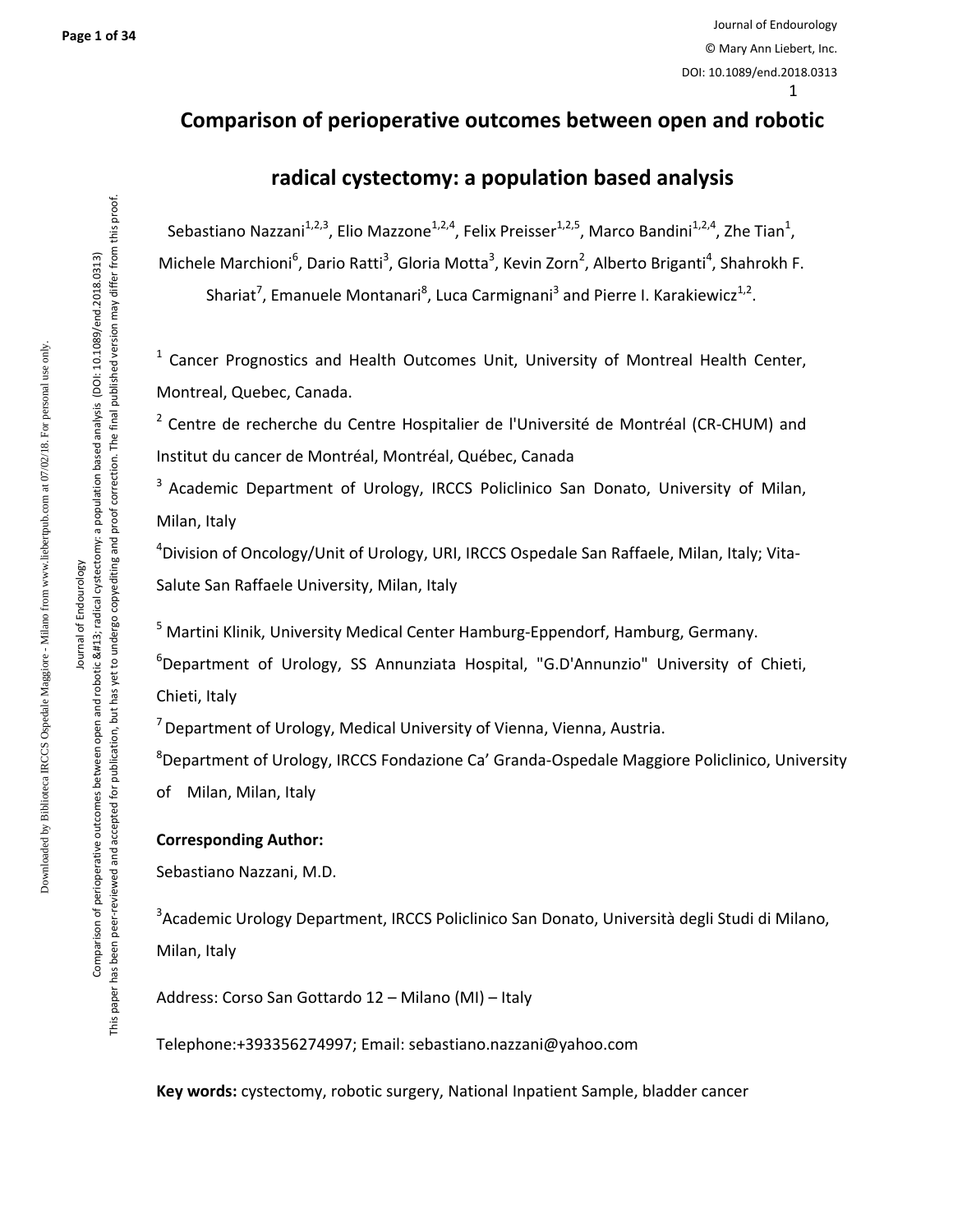**Words count (manuscript):** 2021

**Tables:** 6

**Figures:**  2

Downloaded by Biblioteca IRCCS Ospedale Maggiore - Milano from www.liebertpub.com at 07/02/18. For personal use only. Downloaded by Biblioteca IRCCS Ospedale Maggiore - Milano from www.liebertpub.com at 07/02/18. For personal use only.

# Journal of Endourology Journal of Endourology

This paper has been peer-reviewed and accepted for publication, but has yet to undergo copyediting and proof correction. The final published version may differ from this proof. This paper has been peer-reviewed and accepted for publication, but has yet to undergo copyediting and proof correction. The final published version may differ from this proof. Comparison of perioperative outcomes between open and robotic 
radical cystectomy: a population based analysis (DOI: 10.1089/end.2018.0313) Comparison of perioperative outcomes between open and robotic 
radical cystectomy: a population based analysis (DOI: 10.1089/end.2018.0313)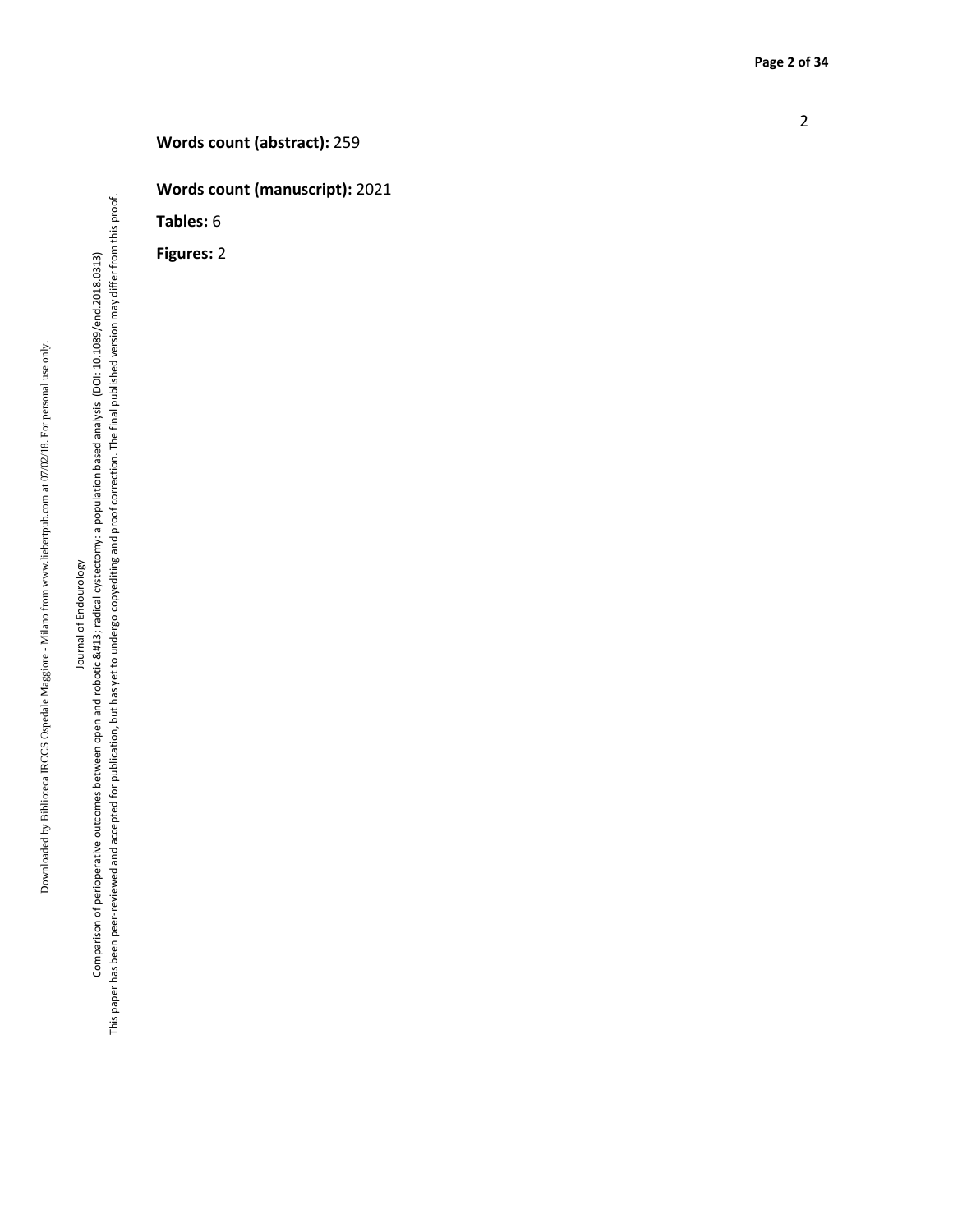#### **Abstract**

**Introduction:** Radical cystectomy represents the standard of care for muscle invasive bladder cancer (MIBC). Due to its novelty the use of robotic radical cystectomy (RARC) is still under debate. We examined intraoperative and postoperative morbidity and mortality as well as impact on length of stay (LOS) and total hospital charges (THCGs) of RARC compared to open radical cystectomy (ORC).

**Material and methods:** Within National Inpatient Sample (NIS) (2008-2013), we identified patients with non-metastatic bladder cancer treated with either ORC or RARC. We relied on inverse probability of treatment weighting (IPTW) to reduce the effect of inherent differences between ORC vs. RARC. Multivariable logistic regression (MLR) and multivariable Poisson regression models (MPR) were used.

**Results:** Of all 10 027 patients, 12.6% underwent RARC. Between 2008 and 2013, RARC rates increased from 0.8 to 20.4% [Estimated annual percentage change (EAPC): +26.5%, CI: +11.1 to +48.3; p=0.035] and RARC THCGs decreased from 45 981 to 31 749 United States Dollars (EAPC: -6.8%, CI: -9.6 to -3.9; p=0.01). In MLR models RARC resulted in lower rates of overall complications (OR: 0.6; p <0.001) and transfusions (OR: 0.44; p <0.001). In MPR models, RARC was associated with shorter LOS [relative risk (RR) 0.91 ; p <0.001]. Finally, higher THCGs (OR: 1.09; p <0.001) were recorded for RARC. Data are retrospective and no tumor characteristics were available.

**Conclusion:** RARC is related to lower rates of overall complications and transfusions rates. In consequence, RARC is a safe and feasible technique in select muscle invasive bladder cancer patients. Moreover, RARC is associated with shorter LOS, albeit higher THCGs.

Journal of Endourology Comparison of perioperative outcomes between open and robotic 
radical cystectomy: a population based analysis (DOI: 10.1089/end.2018.0313) This paper has been peer-reviewed and accepted for publication, but has yet to undergo copyediting and proof correction. The final published version may differ from this proof.

Journal of Endourology

This paper has been peer-reviewed and accepted for publication, but has yet to undergo copyediting and proof correction. The final published version may differ from this proof. Comparison of perioperative outcomes between open and robotic 
radical cystectomy: a population based analysis (DOI: 10:099/end.2018.0313)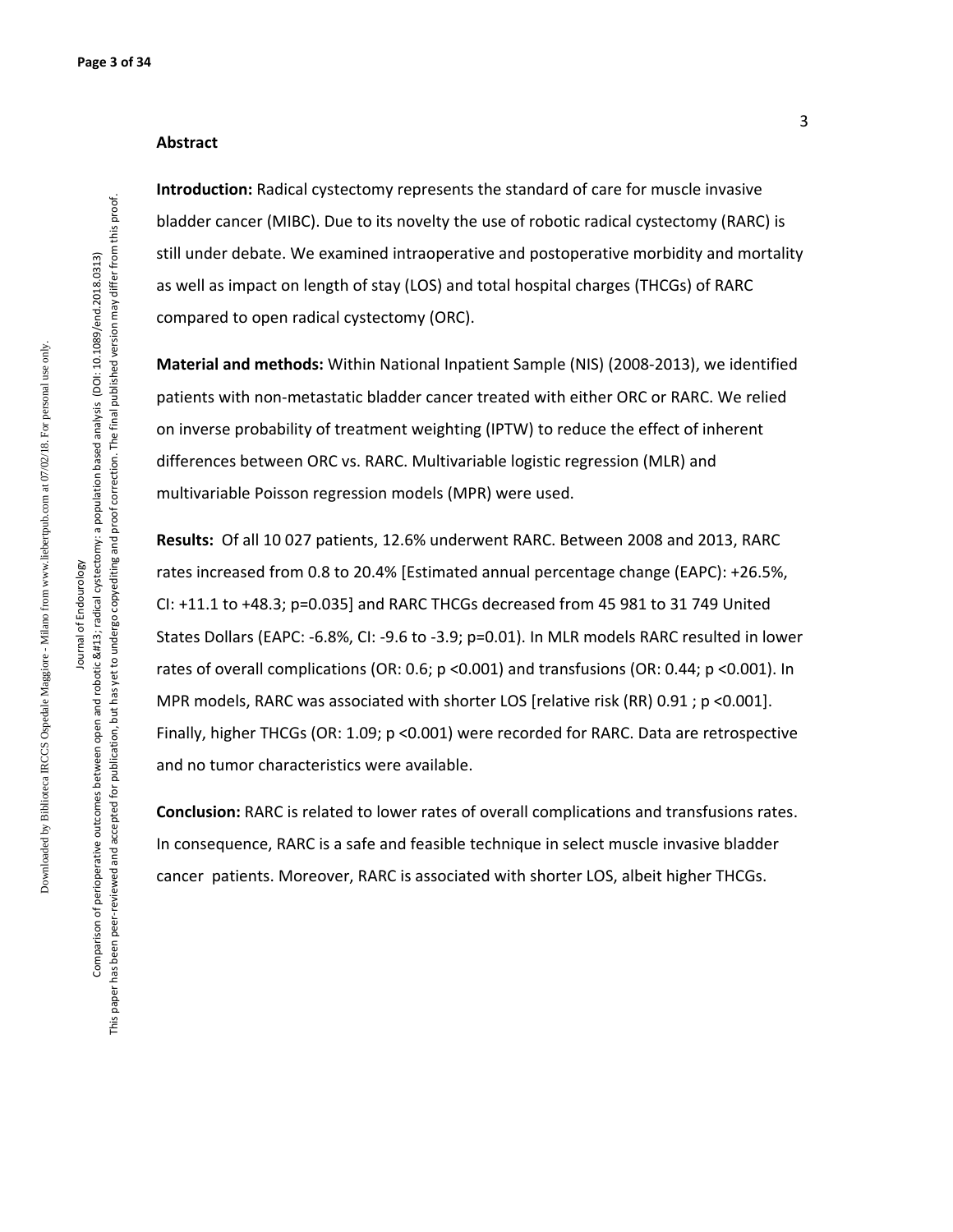#### **Introduction**

Radical cystectomy is the standard of care for localized muscle-invasive bladder cancer (MIBC). To date, the use of laparoscopic or robotic surgery is still under debate for patients with MIBC. Specifically, robotic surgery represent a surgical option according to National Comprehensive Cancer Network (NCCN) guidelines. However, the European Association of Urology (EAU) guidelines rank robotic radical cystectomy (RARC) as investigational procedure[1]. This recommendation is based on absence of data indicating an advantage of RARC over open radical cystectomy (ORC) [2][3]. In randomized controlled trials (RCTs) no differences in length of stay (LOS), in hospital mortality, intraoperative and in hospital complications were identified between ORC and RARC . However, RARC patients had lower transfusions rates. It is noteworthy that only one of three RCT was adequately powered to compare RARC to ORC. [4][5][6] Based on these considerations, we re-examined[7] the effect of RARC on in-hospital morbidity and mortality as well as its impact on LOS and total hospital charges (THCGs).

#### **Materials and methods**

#### *2.1 Data source*

 To assess complications and in hospital mortality rates of RARC vs ORC we relied on the National Inpatient Sample (NIS) database (2008-2013). The NIS is a set of longitudinal hospital inpatient databases included in the Healthcare Cost and Utilization Project family, created by the Agency for Healthcare Research and Quality through a Federal-state partnership [8]. The database includes 20% of United States inpatient hospitalizations, with discharge abstracts from 8 million hospital stays. It incorporates patient and hospital information, including Medicare, Medicaid, private insurance, and other insurance type patients.

#### *2.2 Study population*

 Within the NIS database (2008-2013), we focused on patients with a primary diagnosis of bladder cancer (ICD-9-CM code 188; 233.7) aged ≥18 years. Patients with a secondary diagnosis of metastatic disease were excluded (ICD-9-CM code 197.x and 198.x).

Comparison of perioperative outcomes between open and robotic 
radical cystectomy: a population based analysis (DOI: 10.1089/end.2018.0313) This paper has been peer-reviewed and accepted for publication, but has yet to undergo copyediting and proof correction. The final published version may differ from this proof.

This paper has been peer-reviewed and accepted for publication, but has yet to undergo copyediting and proof correction. The final published version may differ from this proof Comparison of perioperative outcomes between open and robotic 
radical cystectomy: a population based analysis (DOI: 10:099/end.2018.0313)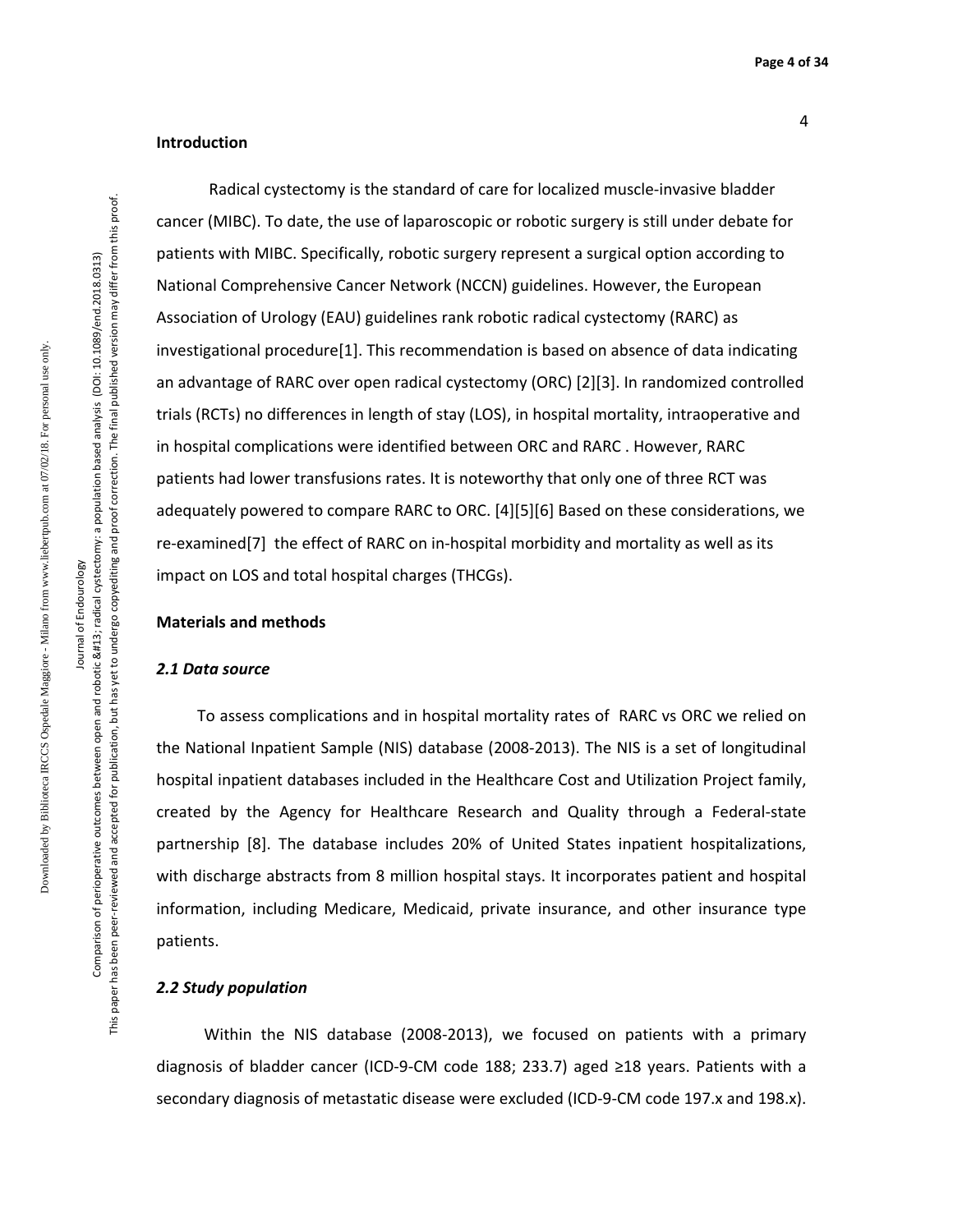5

Primary procedure codes were used to identify radical cystectomy (ICD-9-CM code 57.7; 57.71; 57.79) patients. Secondary procedure codes were used to identify lymph node dissection (ICD-9-CM code 40.3; 40.5). Use of ileal conduit or continent (orthotopic neobladder or continent cutaneous reservoir) urinary diversion were identified using ICD-9 codes 56.51 or 57.87. Robotic procedures were identified according to the modifier codes 17.4 and 17.42[7].

#### *2.3 Outcomes of interest*

 Complications rates were defined using secondary ICD-9 diagnostic codes, as previously described [9–11]. Intraoperative complications consisted of accidental blood vessel and/or nerve and/or organ puncture or laceration during the procedure. Postoperative complications consisted of cardiac, respiratory, vascular, operative wound, genitourinary, transfusion, parenteral nutrition, miscellaneous medical and miscellaneous surgical [7]. LOS, provided by the NIS, is calculated by subtracting the admission date from the discharge date. Inflation-adjusted THCGs were defined according to NIS information[12]. In-hospital mortality information is coded from the disposition of the patient.

#### *2.4 Patient and hospital characteristics*

 Patient age, gender, race/ethnicity (Caucasian, African American and Others), Charlson comorbidity index (CCI)[13][14] and insurance status (private insurance, Medicare, Medicaid, and other [self-pay]) were defined according NIS information. Additional risk variables consisted of hospital region (Northeast, Midwest, South, West)[15], hospital size (small, medium and large) and hospital teaching vs. non-teaching status. Teaching institutions had an American Medical Association-approved residency program, were a member of the Council of Teaching Hospitals, or had a ratio of 0.25 or higher of full-time equivalent interns and residents to non-nursing home beds.[8] Lastly, annual hospital volume (low, medium and high), representing the number of performed at each participating institution during each study calendar year was calculated and stratified according to tertiles.

Comparison of perioperative outcomes between open and robotic 
radical cystectomy: a population based analysis (DOI: 10.1089/end.2018.0313) Comparison of perioperative outcomes between open and robotic 
radical cystectomy: a population based analysis (DOI: 10:1089/end.2018.0313) Journal of Endourology Journal of Endourology

This paper has been peer-reviewed and accepted for publication, but has yet to undergo copyediting and proof correction. The final published version may differ from this proof.

This paper has been peer-reviewed and accepted for publication, but has yet to undergo copyediting and proof correction. The final published version may differ from this proof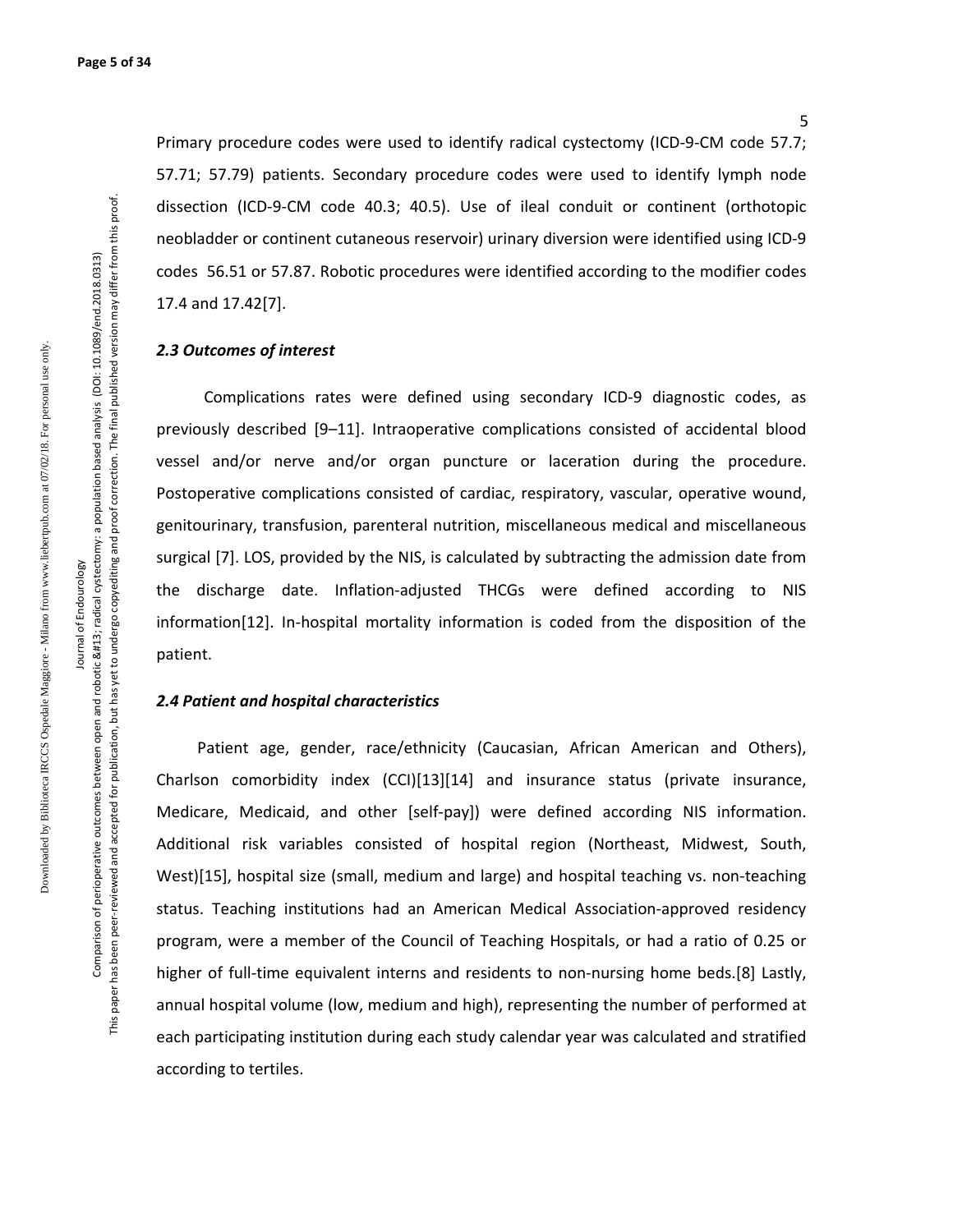#### *2.5 Statistical analysis*

First, medians and interquartile ranges, as well as frequencies and proportions were reported for continuous (age, LOS and THCGs) and categorical variables (gender, race, insurance status, CCI, annual hospital volume, region, hospital size, teaching status, lymph node dissection, parenteral nutrition, ileal conduit or continent urinary diversion and complications), respectively. The statistical significance of differences in medians and proportions was evaluated with the Kruskal-Wallis and chi-square tests.

 Second, estimated annual percentage change (EAPC), was generated using the loglinear regression methodology. Third, nine separate sets of multivariable logistic regressions (MLRs) tested complications and in-hospital mortality rates after ORC and RARC. Fourth, multivariable Poisson regressions (MPR) models compared LOS after ORC and RARC. Fifth, log-linear regression compared THCGs after ORC and RARC. Sixth, the analyses where repeated after inverse probability of treatment weighting (IPTW) adjustment and clustering [16].

 All statistical tests were two-sided. The level of significance was set at p<0.05. Analyses were performed using the R software environment for statistical computing and graphics (version 3.4.1; http://www.r-project.org/).

#### **Results**

#### *Descriptive characteristics, rates of cystectomy and total hospital charges over time*

 Among 10 027 patients, 8 768 (87.4%) underwent ORC and 1 259 (12.6%) underwent RARC.

Most were  $\geq 65$  years old (66.4%), male (77.5%) and Caucasian (76.7%). Most (57%) harbored CCI 0 **(Table 1)**.

 Between 2008 and 2013, RARC rates increased from 0.8 to 20.4% (EAPC: +26.5%, CI: +11.1 to +48.3; p=0.035) **(Figure 1)**. Conversely, ORC rates decreased from 97.5 to 78.8% (EAPC: -3.7%, CI: -2.2 to -5.5; p=0.008).

Journal of Endourology Comparison of perioperative outcomes between open and robotic 
radical cystectomy: a population based analysis (DOI: 10.1089/end.2018.0313) This paper has been peer-reviewed and accepted for publication, but has yet to undergo copyediting and proof correction. The final published version may differ from this proof.

Journal of Endourology

This paper has been peer-reviewed and accepted for publication, but has yet to undergo copyediting and proof correction. The final published version may differ from this proof Comparison of perioperative outcomes between open and robotic 
radical cystectomy: a population based analysis (DOI: 10:099/end.2018.0313)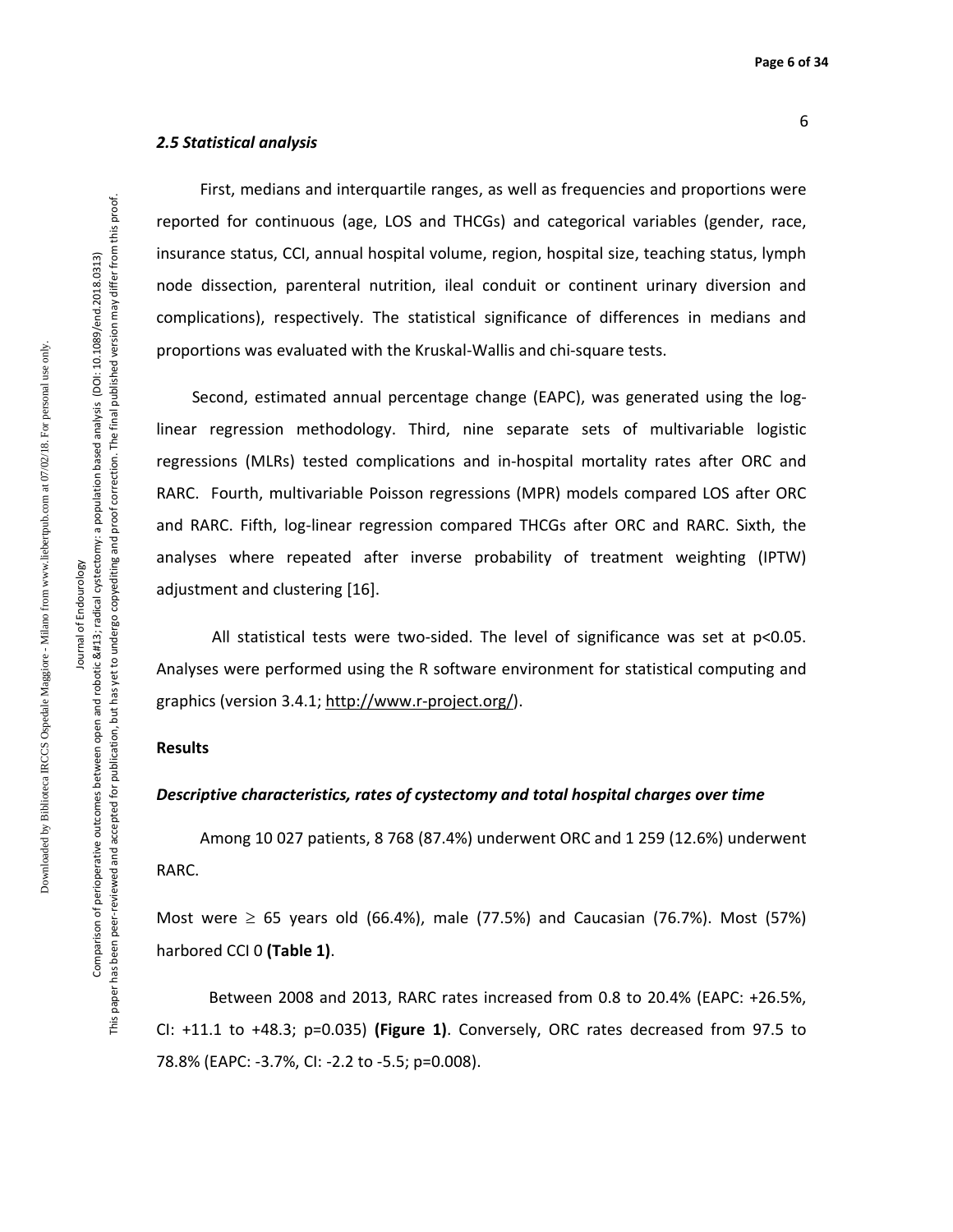During the study span THCGs decreased in RARC. In 2008 RARC average THCGs were 45 981 United States dollars (USD) vs. 31 749 USD in 2013 (EAPC: -6.8%, CI: -9.6 to -3.9; p=0.01). Conversely, THCGs did not decreased in ORC. In ORC 2008 average THCGs were 35 953 USD vs. 30 858 USD in 2013 (EAPC: -2.8%, CI: -5.1 to -0.5; p=0.08) **(Figure 2).** RARC patients, compared to their ORC counterpart, had higher income (third quartile 27.2 vs 24.5%, fourth quartile 25.7 vs 23.3%; p=0.006) and were more likely to receive lymph node dissection (91.2 vs. 82.2%; p<0.001). No significant differences were observed in term of continent urinary diversion rates and CCI rates **(Table 1)**.

 Overall complications rates were respectively 70.2% in ORC patients and 59.3% in RARC patients. Overall complications rates did not change over the study span for both RARC (EAPC: -1.4%, CI: -3.8 to 1; p=0.3) and ORC (EAPC: -0.9%, CI: -3.8 to 2.10; p=0.6) Most common complications for ORC and RARC were, respectively, miscellaneous medical (39.4 vs. 37.3%; p=0.2), transfusions (35 vs. 19.4%; p<0.001) and genitourinary complications (17.6% vs. 15.1; p=0.01). **(Table 2)** 

## *Multivariable logistic regression models testing complications and in-hospital mortality rates after ORC and RARC*

In MLR models adjusted for all covariates, overall complications (OR: 0.62, p<0.001), intraoperative complications (OR: 0.61, p=0.03), respiratory complications (OR: 0.76, p=0.001), wound complications (OR: 0.51, p<0.001), genitourinary complications (OR: 0.81, p=0.02), and miscellaneous surgical complications (OR: 0.58, p<0.0005) were lower after RARC. Moreover, RARC patients had lower parenteral nutrition rates (OR: 0.70, p=0.002) and transfusions (OR: 0.45, p =0.0001) rates. No statistically significant difference was recorded for in-hospital mortality rates. **(Table 3)**

### *Multivariable logistic regression models testing complications and in-hospital mortality rates after ORC and RARC after IPTW and clustering*

After IPTW and adjustment for clustering, overall complications (OR: 0.6, p<0.001), respiratory complications (OR: 0.77, p=0.01), wound complications(OR: 0.48, p<0.001),

Journal of Endourology Comparison of perioperative outcomes between open and robotic 
radical cystectomy: a population based analysis (DOI: 10.1089/end.2018.0313) This paper has been peer-reviewed and accepted for publication, but has yet to undergo copyediting and proof correction. The final published version may differ from this proof.

Journal of Endourology

This paper has been peer-reviewed and accepted for publication, but has yet to undergo copyediting and proof correction. The final published version may differ from this proof Comparison of perioperative outcomes between open and robotic 
radical cystectomy: a population based analysis (DOI: 10:1089/end.2018.0313)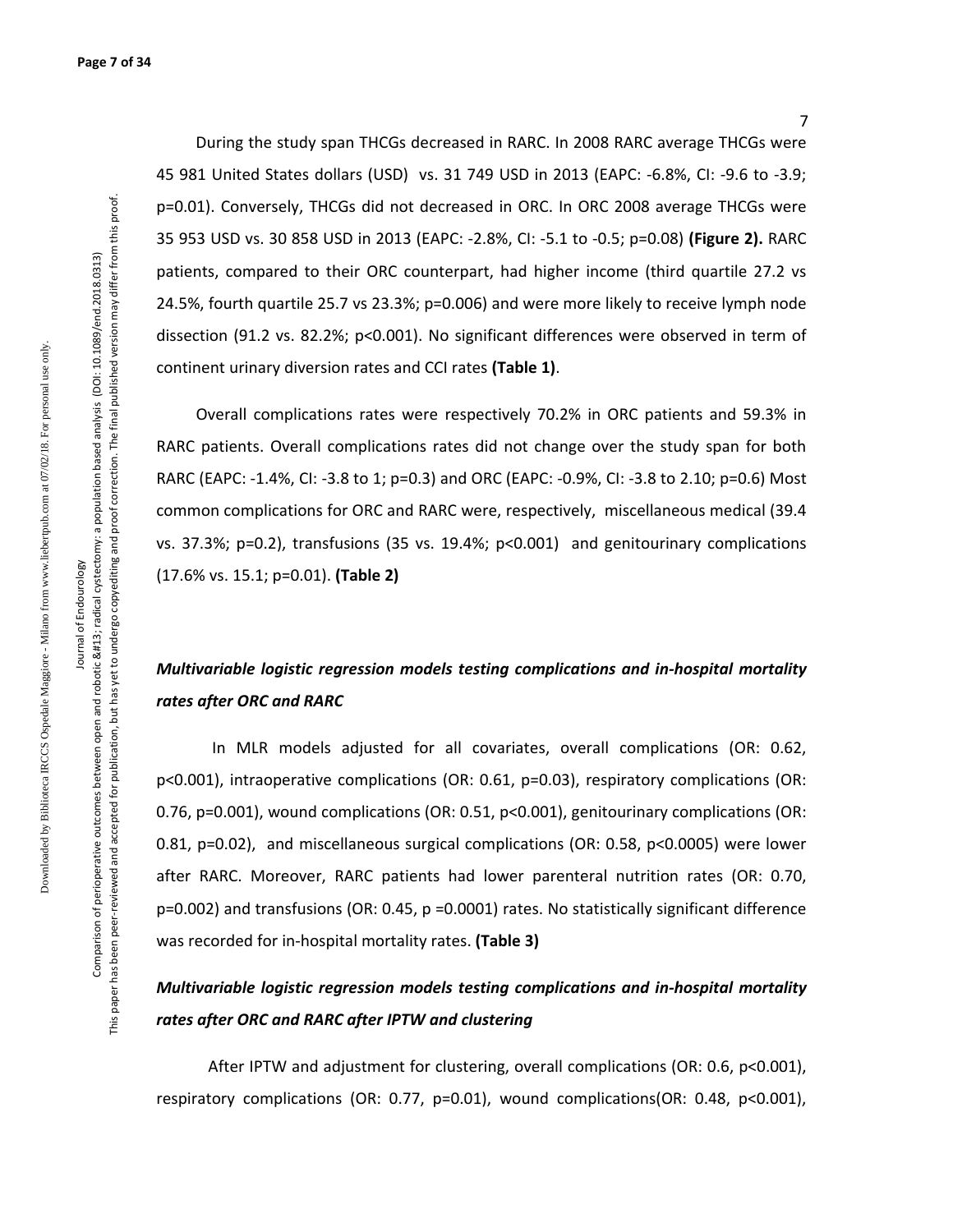8

genitourinary complications (OR: 0.78, p<0.001) and miscellaneous surgical (OR: 0.62, p=0.002) complications rates were lower after RARC. Moreover, patients underwent RARC had lower rates of parenteral nutrition (OR: 0.66, p=0.001) and transfusions (OR: 0.44, p=0.007).**(Table 4)**

### *Multivariable Poisson regression models testing for impact of surgical technique on LOS adjusted for clustering and IPTW*

 In MPR models adjusted for all covariates, RARC [relative risk (RR): 0.91, p<0.001] represented an independent predictor for shorter LOS. After either RARC or ORC, the strongest determinants of higher LOS were wound complications (RR: 1.85, p<0.001), miscellaneous medical complications (RR: 1.4, p<0.001) and respiratory complications (RR: 1.27, p<0.001). **(Table 5)**

### *Multivariable log-linear regression models testing for impact of surgical technique on total hospital charges adjusted for clustering and IPTW*

 In multivariable log-linear regression models adjusted for all covariates, RARC (OR: 1.09, p=0.005) represented an independent predictor for higher THCGs. After either RARC or ORC the strongest determinants of higher THCGs were wound complications (OR:1.48; p<0.001), miscellaneous surgical complications (OR: 1.33, p<0.001) and respiratory complications (OR: 1.26, p<0.001). **(Table 6)**

#### **Discussion**

Robotic surgery is nowadays widely adopted in urological surgery. However, its role in radical cystectomy for MIBC is still under debate. Data from RCTs are in disagreement[4][5] [6] . Institutional series were published comparing ORC and RARC. However, the sample sizes were small and usually, originated from tertiary care referral centers [17][18][19].

 The most recent population based study focused on NIS database was published by Yu et al.[7] considering 224 RARCs performed in 2009. The authors reported fewer complications and fewer in-hospital deaths in RARC compared to ORC, moreover, RARC patients had lower parenteral nutrition use compared to the counterpart, LOS was

Journal of Endourology Journal of Endourology Comparison of perioperative outcomes between open and robotic 
radical cystectomy: a population based analysis (DOI: 10.1089/end.2018.0313) This paper has been peer-reviewed and accepted for publication, but has yet to undergo copyediting and proof correction. The final published version may differ from this proof.

This paper has been peer-reviewed and accepted for publication, but has yet to undergo copyediting and proof correction. The final published version may differ from this proof Comparison of perioperative outcomes between open and robotic 
radical cystectomy: a population based analysis (DOI: 10:1089/end.2018.0313)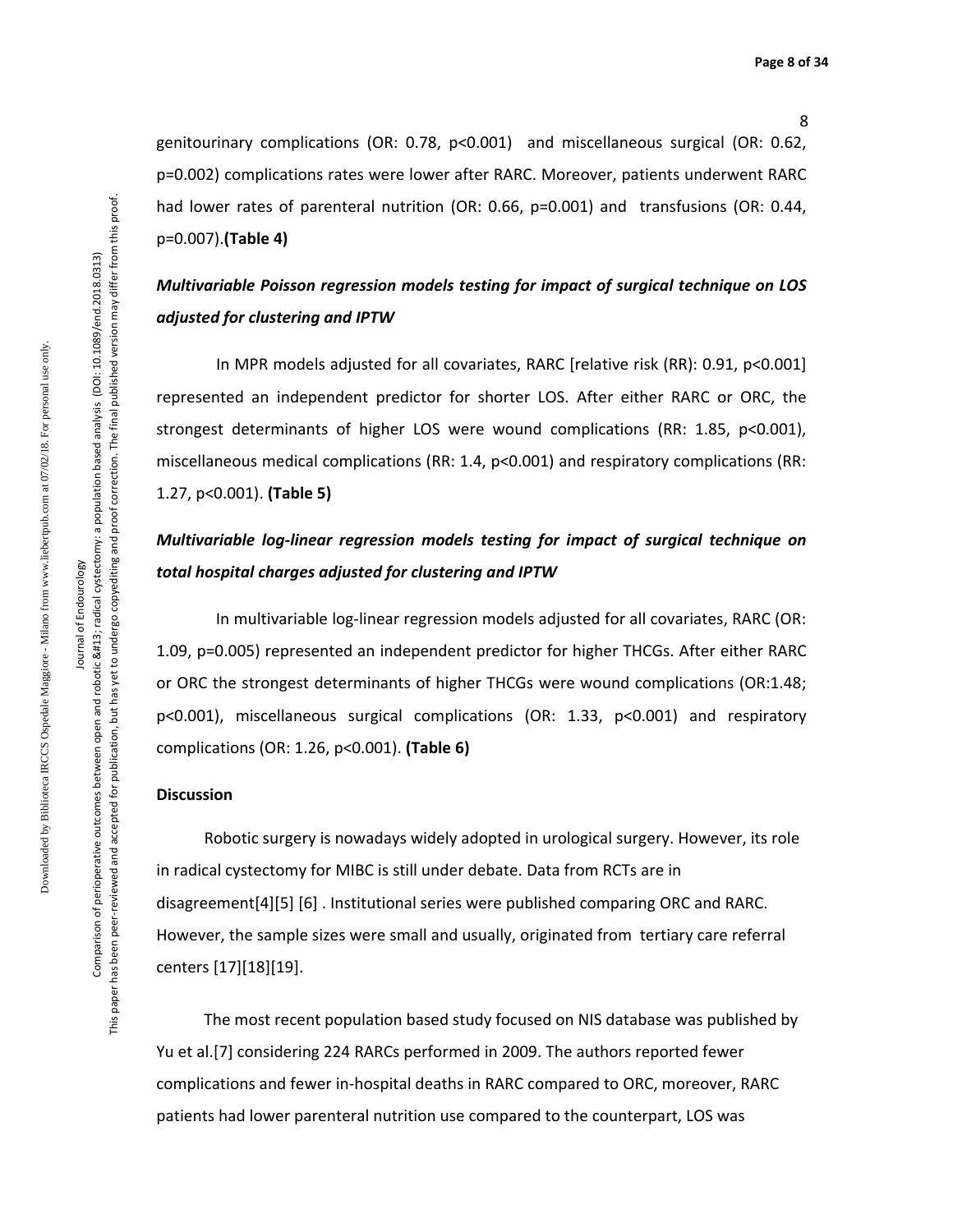comparable. Additionally, Hu et al.[20] reported on perioperative outcomes and costs relying on Surveillance, Epidemiology, and End Results Program-Medicare linked database and Hanna et al.[21] reported on perioperative outcomes relying on the National Cancer Database. Nonetheless, this is the most contemporary study based on NIS database and the first study to analyze trend of costs. Our analyses revealed several noteworthy findings.

 First, RARC use rates increased over the study span (2008-2013) from 0.8 to 20.4% and ORC rates decreased from 97.5 to 78.8% **(Figure 1)**. This increase is higher than reported by Hu et al.[20] and can be explained by greater contemporary nature of our data that include patients operated in 2013. These findings also confirm the confidence in RARC based on an ongoing increase in annual RARC rates.

 Second, average THCGs difference between RARC and ORC was 10 028 US dollars in 2008. However, a significant decrease of THCGs was recorded after RARC (EAPC: -6.8%, CI: -9.6 to -3.9; p=0.01). Conversely, decreasing in THCGs in ORC was not statistically significant (EAPC: -2.8%, CI: -5.1 to -0.5; p=0.08). However, ORC represents the standard of care. In consequence, little changes in THCGs were expected during the span of the study, given that relative few modifications have been made to the surgical technique and perioperative care in ORC. It is noteworthy that overtime the decreasing average THCGs for RARC reduced the difference between RARC and ORC from an initial gap of 10 028 USD to 891 USD. To the best of our knowledge we are the first to provide a detailed charge analyses that is based on annual figures **(Figure 2)** in additional to annual trends. Other investigators reported THCGs comparison that relied on analyses on figures recorded for one single year of observation [7] or cumulative figures over several years[22], neither allowed to arrive at the observation reported in the current study where a decreasing gap was observed between RARC and ORC. This finding is particular important in the context of cost containment for health expenditures. This said, when the entire patient cohort is considered over the entire study span RARC remains more expensive relative to ORC (OR: 1.09, p<0.001) (**Table 6)**.

Journal of Endourology Comparison of perioperative outcomes between open and robotic 
radical cystectomy: a population based analysis (DOI: 10.1089/end.2018.0313) This paper has been peer-reviewed and accepted for publication, but has yet to undergo copyediting and proof correction. The final published version may differ from this proof.

Journal of Endourology

This paper has been peer-reviewed and accepted for publication, but has yet to undergo copyediting and proof correction. The final published version may differ from this proof. Comparison of perioperative outcomes between open and robotic 
radical cystectomy: a population based analysis (DOI: 10:1089/end.2018.0313)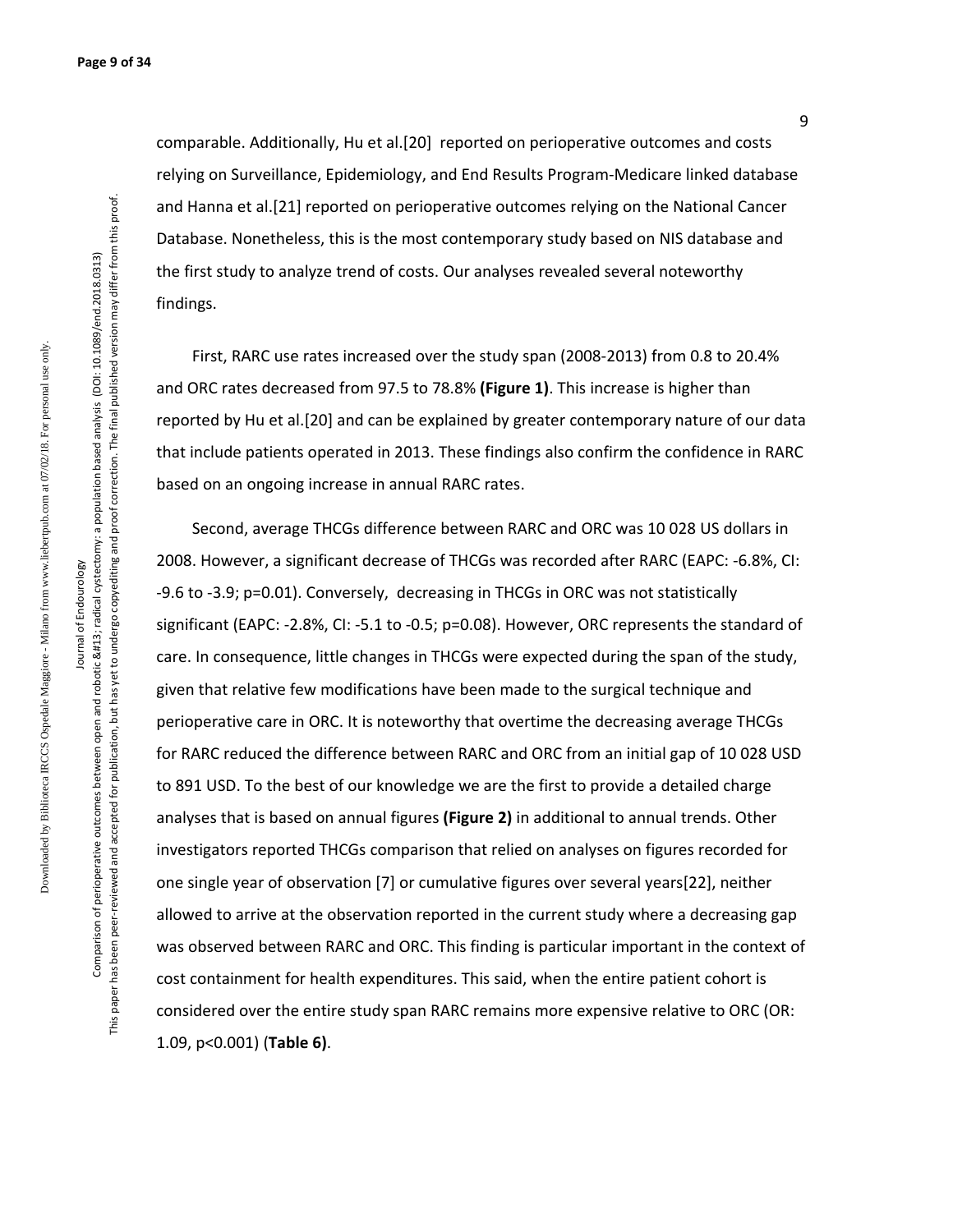**Page 10 of 34**

Downloaded by Biblioteca IRCCS Ospedale Maggiore - Milano from www.liebertpub.com at 07/02/18. For personal use only. Downloaded by Biblioteca IRCCS Ospedale Maggiore - Milano from www.liebertpub.com at 07/02/18. For personal use only

Journal of Endourology

This paper has been peer-reviewed and accepted for publication, but has yet to undergo copyediting and proof correction. The final published version may differ from this proof. This paper has been peer-reviewed and accepted for publication, but has yet to undergo copyediting and proof correction. The final published version may differ from this proof Comparison of perioperative outcomes between open and robotic 
radical cystectomy: a population based analysis (DOI: 10.1089/end.2018.0313) Comparison of perioperative outcomes between open and robotic 
radical cystectomy: a population based analysis (DOI: 10:1089/end.2018.0313) Journal of Endourology

 Third, in MLR models predicting complications, RARC resulted in lower overall, respiratory, wound, genitourinary and miscellaneous surgical complications. Moreover, patients underwent RARC had lower transfusions and parenteral nutrition rates. The results were confirmed after IPTW and adjustment for clustering **(Table 4)**. Our results showed several differences from the previous report of Yu et al.[7], who found no difference between ORC and RARC in transfusion, respiratory, wound, genitourinary and miscellaneous surgical complications rates. Conversely, the authors reported lower inhospital mortality in RARC patients, this finding was not confirmed in our analyses. Taken together, our findings are equally encouraging to those reported for THCGs with an advantage shown for RARC over ORC.

 Fourth, in MPR models predicting LOS after RARC and ORC, RARC resulted as a predictor of shorter LOS (OR: 0.91, p<0.001) **(Table 5)**. Our results are in disagreement with Yu et al.[7] who reported no difference between RARC and ORC after propensity score matching. However, our results are consistent with Leow et al.[22], Hu et al. [20] and Hanna et al.[21]. Taken together, these observations show an advantage on LOS for RARC in more contemporary patients.

 In summary, we examined several different endpoints and RARC demonstrated better outcomes for postoperative complications and LOS. However, RARC still showed a THCGs disadvantage. Moreover, analyses overtime showed improvement in RARC characteristic. For example, THCGs decreased overtime. Based on this observation RARC represent a valid alternative to ORC in properly select patients in whom RARC can be delivered at tertiary care institutions by experienced surgeons.

 Our study is not devoid of limitations. First, only inpatients information were available in the database we analyzed and no data were available regarding readmissions and late complications[7]. Second, our study was unable to adjust for tumor characteristics. Third, we were not able to control for some risk factors, such as laboratory values, opioid use and anesthesia-specific considerations.

Fourth, in our analyses was not possible to distinguish between intra-corporeal and extracorporeal urinary diversion in RARC patients because of the lack of a specific modifier

10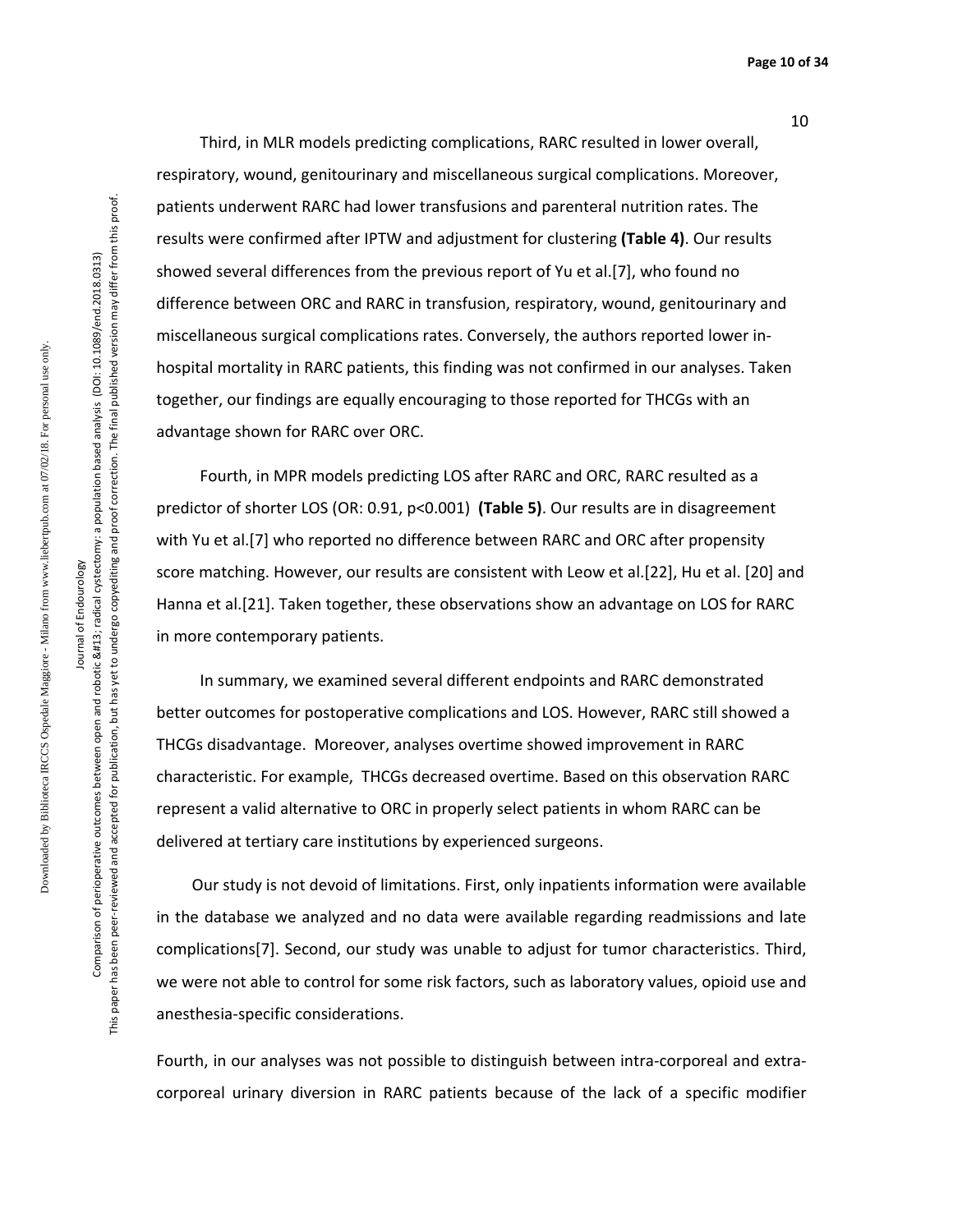code. Finally, we were also not able to assess whether chemotherapy or radiation therapy was given prior to surgery.

#### **Conclusion**

RARC is related to lower in-hospital rates of overall complications and transfusions. In consequence, RARC is a safe and feasible technique in select muscle invasive bladder cancer patients. Moreover, RARC is associated with shorter LOS albeit, higher THCGs.

**Author contributions:** Sebastiano Nazzani and Zhe Tian had full access to all the data in the study and take responsibility for the integrity of the data and the accuracy of the data analysis.

#### **Financial disclosures:**

Sebastiano Nazzani certifies that all conflicts of interest, including specific financial interests and relationships and affiliations relevant to the subject matter or materials discussed in the manuscript (eg, employment/affiliation, grants or funding, consultancies, honoraria, stock ownership or options, expert testimony, royalties, or patents filed, received, or pending), are the following: None.

#### **Acknowledgements**

The data acquisition was entirely covered by the investigators without any external source of funding.

#### **Formatting of funding sources**

This research did not receive any specific grant from funding agencies in the public, commercial, or not-for-profit sectors.

#### **Conflict of interest**

None to declare.

Journal of Endourology Comparison of perioperative outcomes between open and robotic 
radical cystectomy: a population based analysis (DOI: 10.1089/end.2018.0313) This paper has been peer-reviewed and accepted for publication, but has yet to undergo copyediting and proof correction. The final published version may differ from this proof.

Journal of Endourology

This paper has been peer-reviewed and accepted for publication, but has yet to undergo copyediting and proof correction. The final published version may differ from this proof. Comparison of perioperative outcomes between open and robotic 
radical cystectomy: a population based analysis (DOI: 10.1089/end.2018.0313)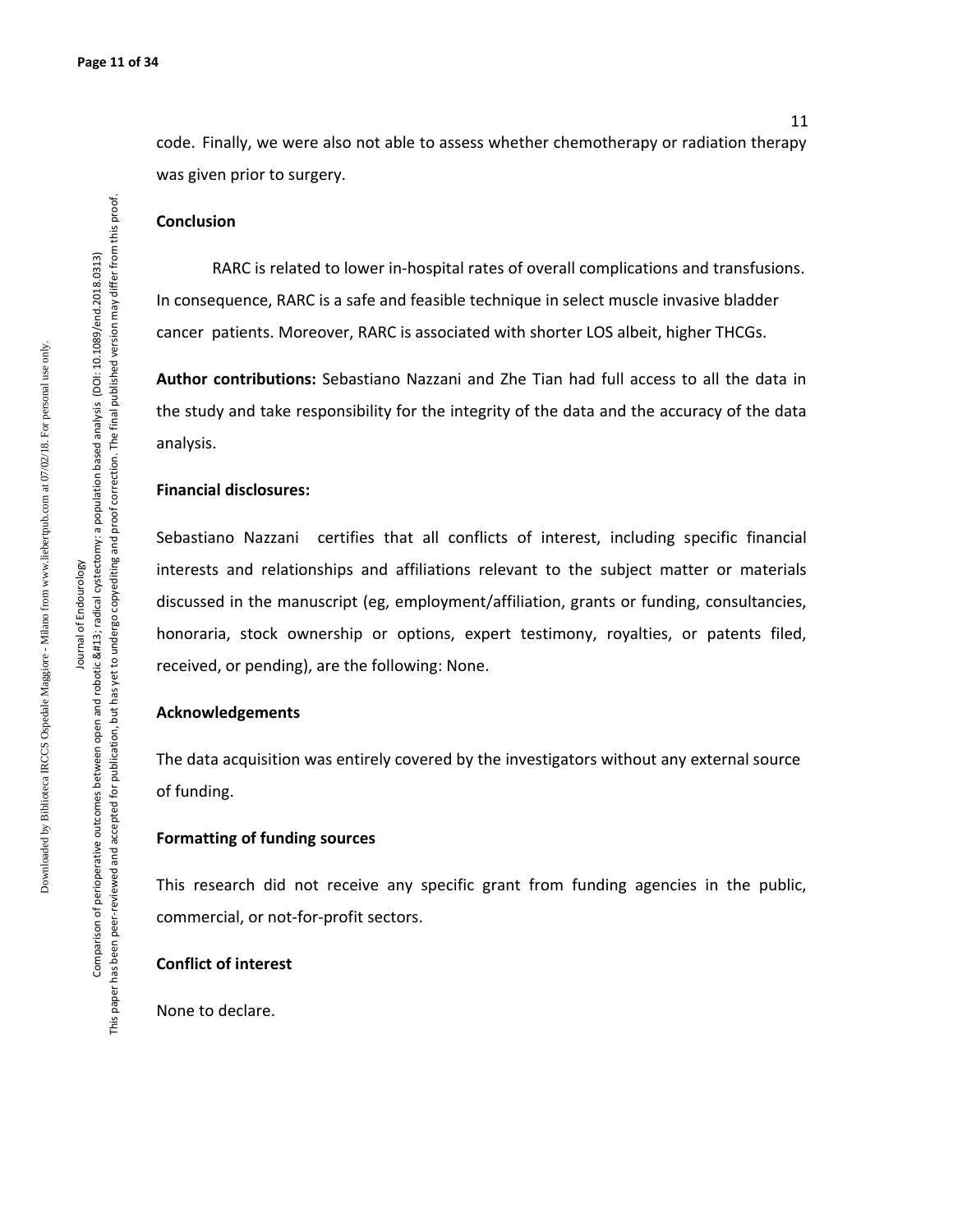#### **References**

- [1] Professionals S-O. Muscle-invasive and Metastatic Bladder Cancer. Uroweb n.d. http://uroweb.org/guideline/bladder-cancer-muscle-invasive-and-metastatic/ (accessed March 5, 2018).
- [2] Novara G, Catto JWF, Wilson T, Annerstedt M, Chan K, Murphy DG, et al. Systematic review and cumulative analysis of perioperative outcomes and complications after robot-assisted radical cystectomy. Eur Urol 2015;67:376–401. doi:10.1016/j.eururo.2014.12.007.
- [3] Wilson TG, Guru K, Rosen RC, Wiklund P, Annerstedt M, Bochner BH, et al. Best practices in robot-assisted radical cystectomy and urinary reconstruction: recommendations of the Pasadena Consensus Panel. Eur Urol 2015;67:363–75. doi:10.1016/j.eururo.2014.12.009.
- [4] Parekh DJ, Messer J, Fitzgerald J, Ercole B, Svatek R. Perioperative outcomes and oncologic efficacy from a pilot prospective randomized clinical trial of open versus robotic assisted radical cystectomy. J Urol 2013;189:474–9. doi:10.1016/j.juro.2012.09.077.
- [5] Bochner BH, Dalbagni G, Sjoberg DD, Silberstein J, Keren Paz GE, Donat SM, et al. Comparing Open Radical Cystectomy and Robot-assisted Laparoscopic Radical Cystectomy: A Randomized Clinical Trial. Eur Urol 2015;67:1042–50. doi:10.1016/j.eururo.2014.11.043.
- [6] Nix J, Smith A, Kurpad R, Nielsen ME, Wallen EM, Pruthi RS. Prospective Randomized Controlled Trial of Robotic versus Open Radical Cystectomy for Bladder Cancer: Perioperative and Pathologic Results. Eur Urol 2010;57:196–201. doi:10.1016/j.eururo.2009.10.024.
- [7] Yu H, Hevelone ND, Lipsitz SR, Kowalczyk KJ, Nguyen PL, Choueiri TK, et al. Comparative analysis of outcomes and costs following open radical cystectomy versus robot-assisted laparoscopic radical cystectomy: results from the US Nationwide Inpatient Sample. Eur Urol 2012;61:1239–44. doi:10.1016/j.eururo.2012.03.032.

Comparison of perioperative outcomes between open and robotic 
radical cystectomy: a population based analysis (DOI: 10.1089/end.2018.0313) This paper has been peer-reviewed and accepted for publication, but has yet to undergo copyediting and proof correction. The final published version may differ from this proof.

This paper has been peer-reviewed and accepted for publication, but has yet to undergo copyediting and proof correction. The final published version may differ from this proof Comparison of perioperative outcomes between open and robotic 
radical cystectomy: a population based analysis (DOI: 10.1089/end.2018.0313)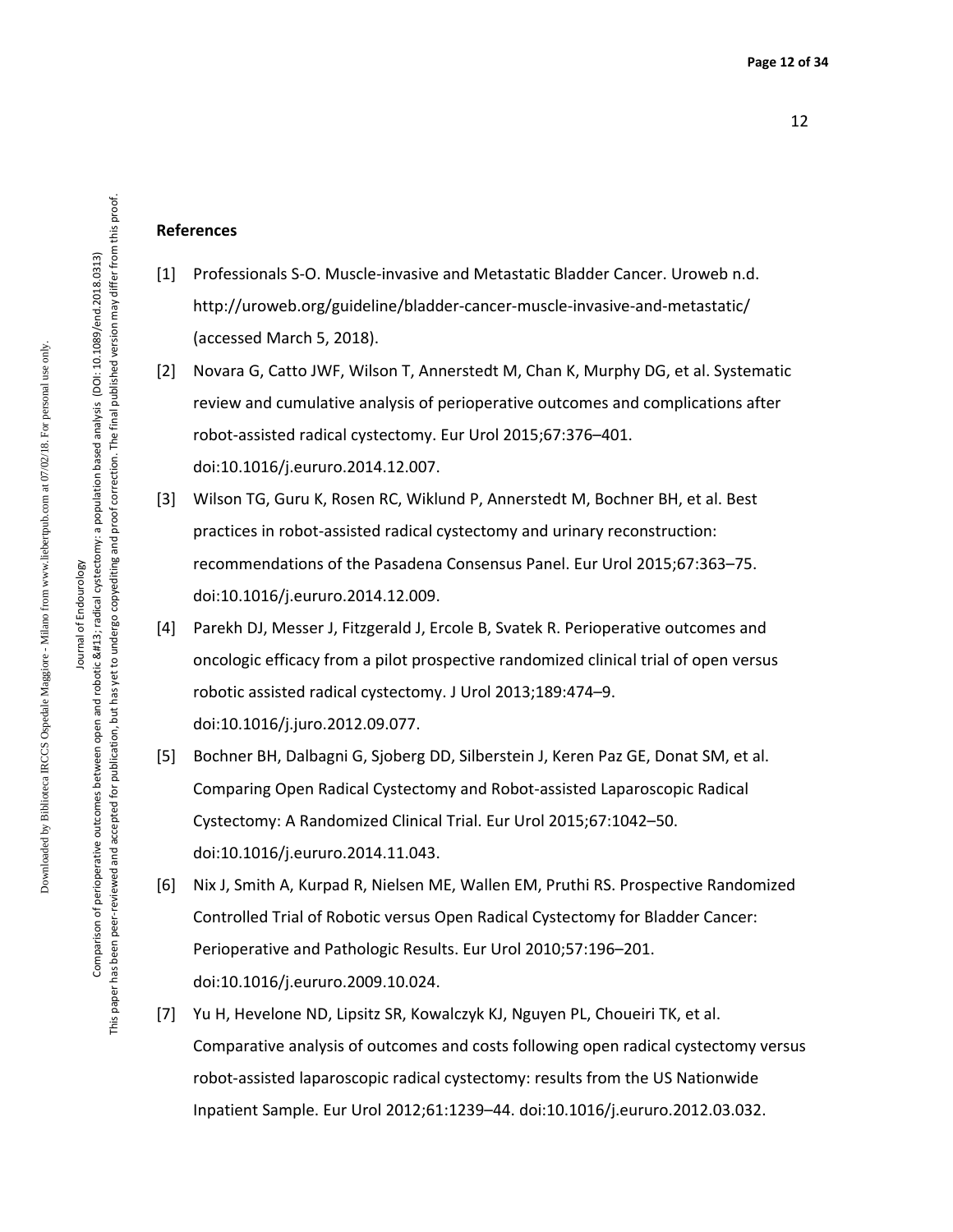- [8] HCUP-US NIS Overview n.d. https://www.hcup-us.ahrq.gov/nisoverview.jsp (accessed July 20, 2017).
- [9] Trinh Q-D, Sun M, Kim SP, Sammon J, Kowalczyk KJ, Friedman AA, et al. The impact of hospital volume, residency, and fellowship training on perioperative outcomes after radical prostatectomy. Urol Oncol Semin Orig Investig 2014;32:29.e13-29.e20. doi:10.1016/j.urolonc.2012.10.008.
- [10] Hu JC, Gu X, Lipsitz SR, Barry MJ, D'Amico AV, Weinberg AC, et al. Comparative Effectiveness of Minimally Invasive vs Open Radical Prostatectomy. JAMA 2009;302:1557–64. doi:10.1001/jama.2009.1451.
- [11] Nazzani S, Preisser F, Mazzone E, Tian Z, Mistretta FA, Shariat SF, et al. In-hospital length of stay after major oncological surgical procedures. Eur J Surg Oncol 2018;0. doi:10.1016/j.ejso.2018.05.001.
- [12] Wadhwa V, Mehta D, Jobanputra Y, Lopez R, Thota PN, Sanaka MR. Healthcare utilization and costs associated with gastroparesis. World J Gastroenterol 2017;23:4428–36. doi:10.3748/wjg.v23.i24.4428.
- [13] Deyo RA, Cherkin DC, Ciol MA. Adapting a clinical comorbidity index for use with ICD-9-CM administrative databases. J Clin Epidemiol 1992;45:613–9.
- [14] Smith A, Braden L, Wan J, Sebelik M. Association of Otolaryngology Resident Duty Hour Restrictions With Procedure-Specific Outcomes in Head and Neck Endocrine Surgery. JAMA Otolaryngol-- Head Neck Surg 2017;143:549–54. doi:10.1001/jamaoto.2016.4182.
- [15] Bureau UC. Census.gov n.d. https://www.census.gov/en.html (accessed December 15, 2017).
- [16] Tanenbaum JE, Kha ST, Benzel EC, Steinmetz MP, Mroz TE. The association of inflammatory bowel disease and immediate postoperative outcomes following lumbar fusion. Spine J Off J North Am Spine Soc 2017. doi:10.1016/j.spinee.2017.11.007.
- [17] Musch M, Janowski M, Steves A, Roggenbuck U, Boergers A, Davoudi Y, et al. Comparison of early postoperative morbidity after robot-assisted and open radical

13

Journal of Endourology Journal of Endourology Comparison of perioperative outcomes between open and robotic 
radical cystectomy: a population based analysis (DOI: 10.1089/end.2018.0313) This paper has been peer-reviewed and accepted for publication, but has yet to undergo copyediting and proof correction. The final published version may differ from this proof.

This paper has been peer-reviewed and accepted for publication, but has yet to undergo copyediting and proof correction. The final published version may differ from this proof. Comparison of perioperative outcomes between open and robotic 
radical cystectomy: a population based analysis (DOI: 10:099/end.2018.0313)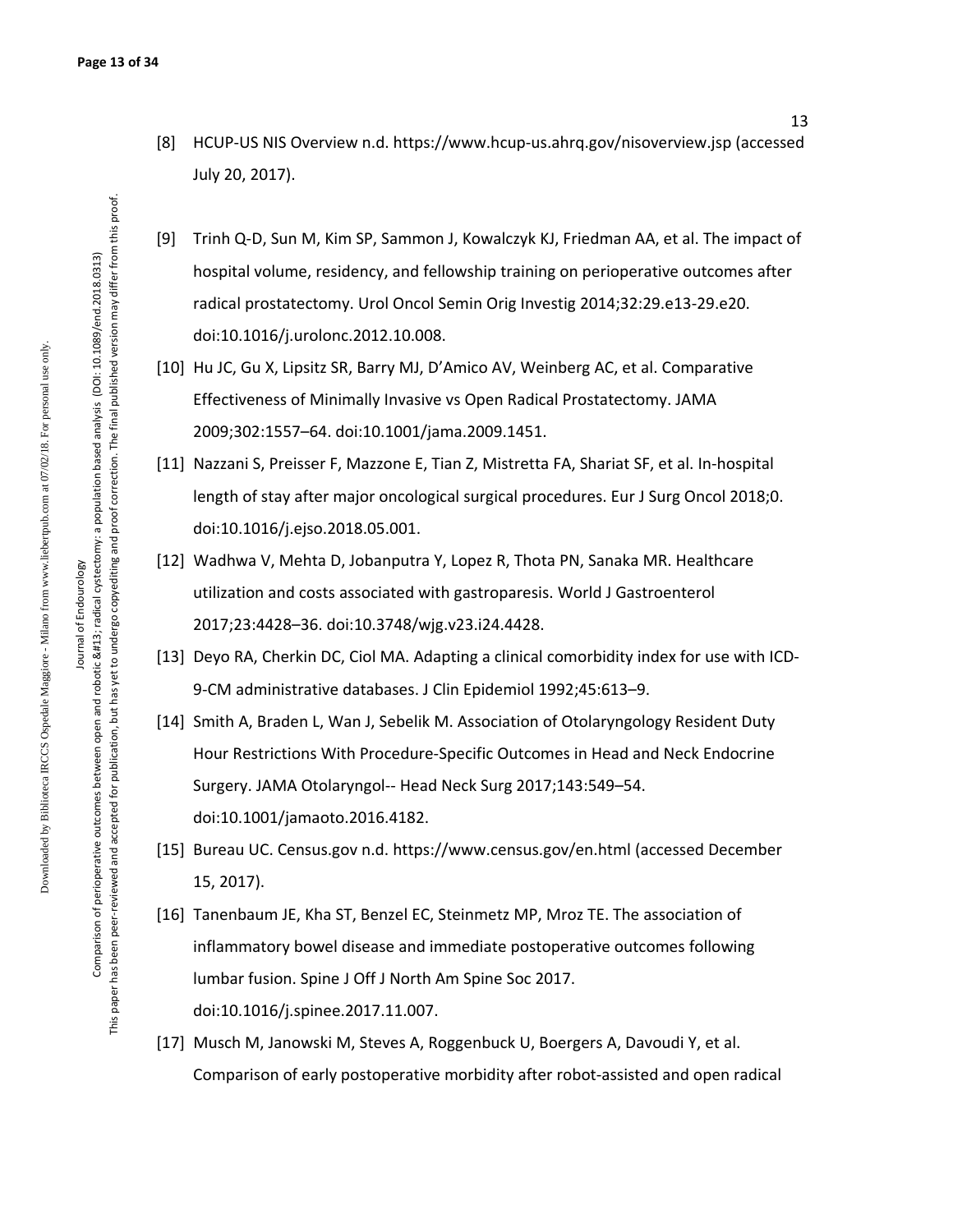cystectomy: results of a prospective observational study. BJU Int 2014;113:458–67. doi:10.1111/bju.12374.

- [18] Pai A, Nair R, Ayres B, Tsoi H, Sooriakumaran P, Issa R, et al. Comparative outcomes of open and robotic-assisted radical cystectomy in an enhanced recovery programme era. J Clin Urol 2015;8:215–21. doi:10.1177/2051415814553650.
- [19] Sung HH, Ahn J-S, Seo SI, Jeon SS, Choi HY, Lee HM, et al. A Comparison of Early Complications Between Open and Robot-Assisted Radical Cystectomy. J Endourol 2011;26:670–5. doi:10.1089/end.2011.0372.
- [20] Hu JC, Chughtai B, O'Malley P, Halpern JA, Mao J, Scherr DS, et al. Perioperative Outcomes, Health Care Costs, and Survival After Robotic-assisted Versus Open Radical Cystectomy: A National Comparative Effectiveness Study. Eur Urol 2016;70:195–202. doi:10.1016/j.eururo.2016.03.028.
- [21] Hanna N, Leow JJ, Sun M, Friedlander DF, Seisen T, Abdollah F, et al. Comparative effectiveness of robot-assisted vs. open radical cystectomy. Urol Oncol Semin Orig Investig 2018;36:88.e1-88.e9. doi:10.1016/j.urolonc.2017.09.018.
- [22] Leow JJ, Reese SW, Jiang W, Lipsitz SR, Bellmunt J, Trinh Q-D, et al. Propensity-Matched Comparison of Morbidity and Costs of Open and Robot-Assisted Radical Cystectomies: A Contemporary Population-Based Analysis in the United States. Eur Urol 2014;66:569–76. doi:10.1016/j.eururo.2014.01.029.

Downloaded by Biblioteca IRCCS Ospedale Maggiore - Milano from www.liebertpub.com at 07/02/18. For personal use only.

Downloaded by Biblioteca IRCCS Ospedale Maggiore - Milano from www.liebertpub.com at 07/02/18. For personal use only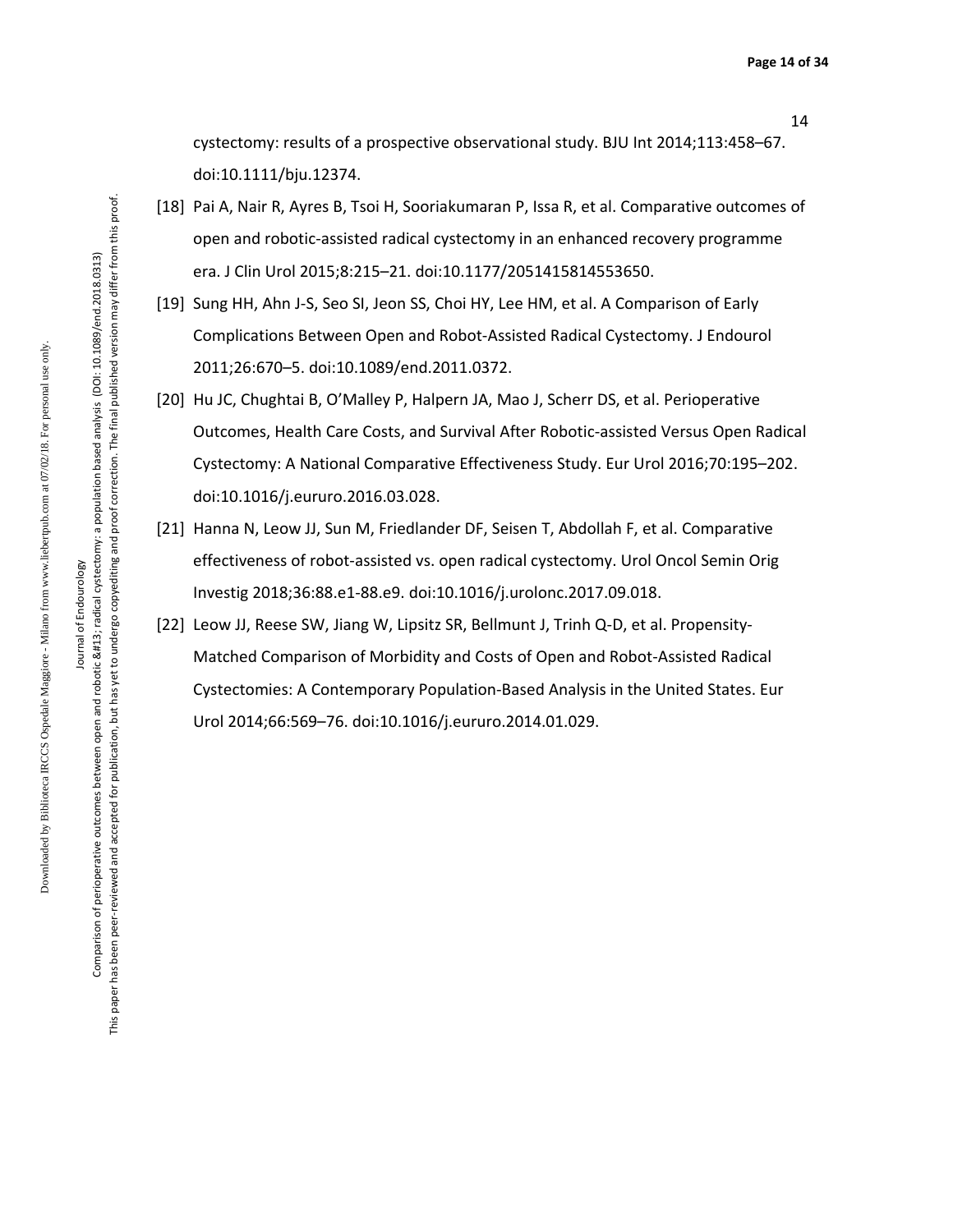Journal of Endourology Journal of Endourology

This paper has been peer-reviewed and accepted for publication, but has yet to undergo copyediting and proof correction. The final published version may differ from this proof. This paper has been peer-reviewed and accepted for publication, but has yet to undergo copyediting and proof correction. The final published version may differ from this proof. Comparison of perioperative outcomes between open and robotic 
radical cystectomy: a population based analysis (DOI: 10.1089/end.2018.0313) Comparison of perioperative outcomes between open and robotic 
radical cystectomy: a population based analysis (DOI: 10.1089/end.2018.0313)

Muscle invasive bladder cancer = MIBC Robotic radical cystectomy = RARC Length of stay = LOS Total hospital charges = THCGs Open radical cystectomy = ORC National Inpatient Sample = NIS Multivariable logistic regression = MLR Multivariable Poisson regression = MPR Estimated annual percentage change = EAPC United States Dollars = USD Randomized controlled trials =RCTs National Comprehensive Cancer Network = NCCN European Association of Urology = EAU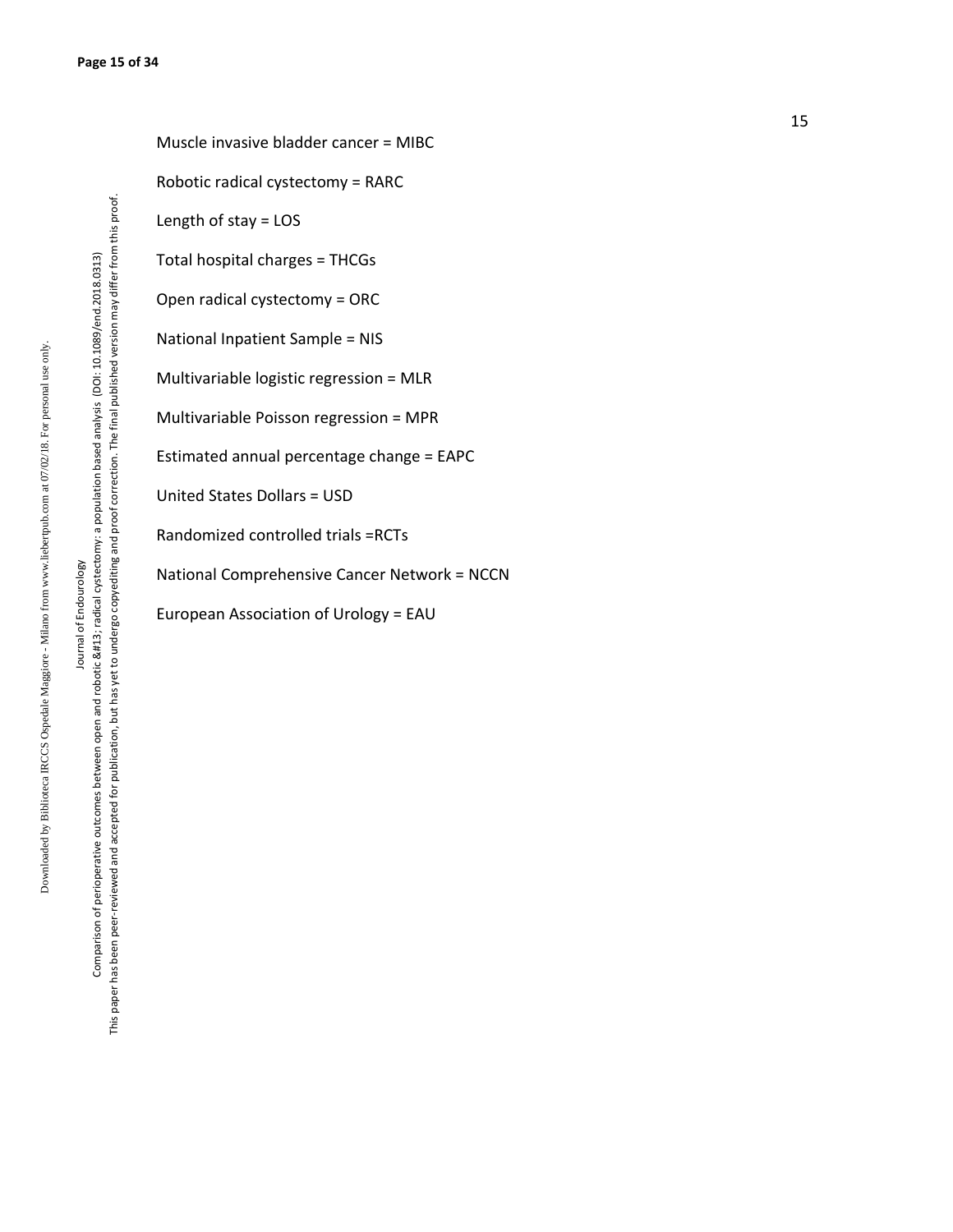#### **Table 1**

Descriptive characteristics of 10 027 non-metastatic bladder cancer patients older than 18 years undergoing open or robotic cystectomy before and after inverse probability after treatment weightening (IPTW), Nationwide Inpatient Sample, 2008-2013.

|                                        | Original<br>Cohort(<br>%) |                                    |                      |                                  |                        |                            | <b>IPTW</b><br>Cohort(%) |                                           |  |  |
|----------------------------------------|---------------------------|------------------------------------|----------------------|----------------------------------|------------------------|----------------------------|--------------------------|-------------------------------------------|--|--|
| <b>Variables</b>                       |                           | <b>Overall</b><br>$n = 10.0$<br>27 | Open<br>n=8.768      | <b>Robotic</b><br>$n =$<br>1.259 | p-<br>value            | <b>Overall</b><br>n=10.027 | Open<br>n=5.431          | <b>Robotic</b><br>$\mathsf n$<br>$=4.596$ |  |  |
| Length of stay<br>(days)               | Mean                      | 10                                 | 10                   | $\boldsymbol{9}$                 | < 0.00<br>$\mathbf{1}$ | 10                         | 10                       | $\boldsymbol{9}$                          |  |  |
|                                        | Median                    | 8                                  | 8                    | $\overline{7}$                   | < 0.00<br>$\mathbf{1}$ | 8                          | 8                        | $\overline{7}$                            |  |  |
|                                        | <b>IQR</b>                | $6 - 11$                           | $6 - 11$             | $6 - 10$                         |                        | $6 - 11$                   | $6 - 11$                 | $6 - 10$                                  |  |  |
| <b>Total hospital</b><br>charges (USD) | Mean                      | 35 062                             | 34 894               | 36 170                           | 0.1                    | 33 618                     | 33 406                   | 35 016                                    |  |  |
|                                        | Median                    | 27751                              | 27 204               | 30 951                           | < 0.00<br>1            | 26 648                     | 26 10 6                  | 29 9 33                                   |  |  |
|                                        | <b>IQR</b>                | 20 450<br>$-39$<br>502             | $20107 -$<br>39 25 6 | 23 541<br>41 120                 |                        | $19686 -$<br>37 977        | $19252 -$<br>37 650      | 22 9 59<br>—<br>39 3 26                   |  |  |

This paper has been peer-reviewed and accepted for publication, but has yet to undergo copyediting and proof correction. The final published version may differ from this proof.

This paper has been peer-reviewed and accepted for publication, but has yet to undergo copyediting and proof correction. The final published version may differ from this proof.

16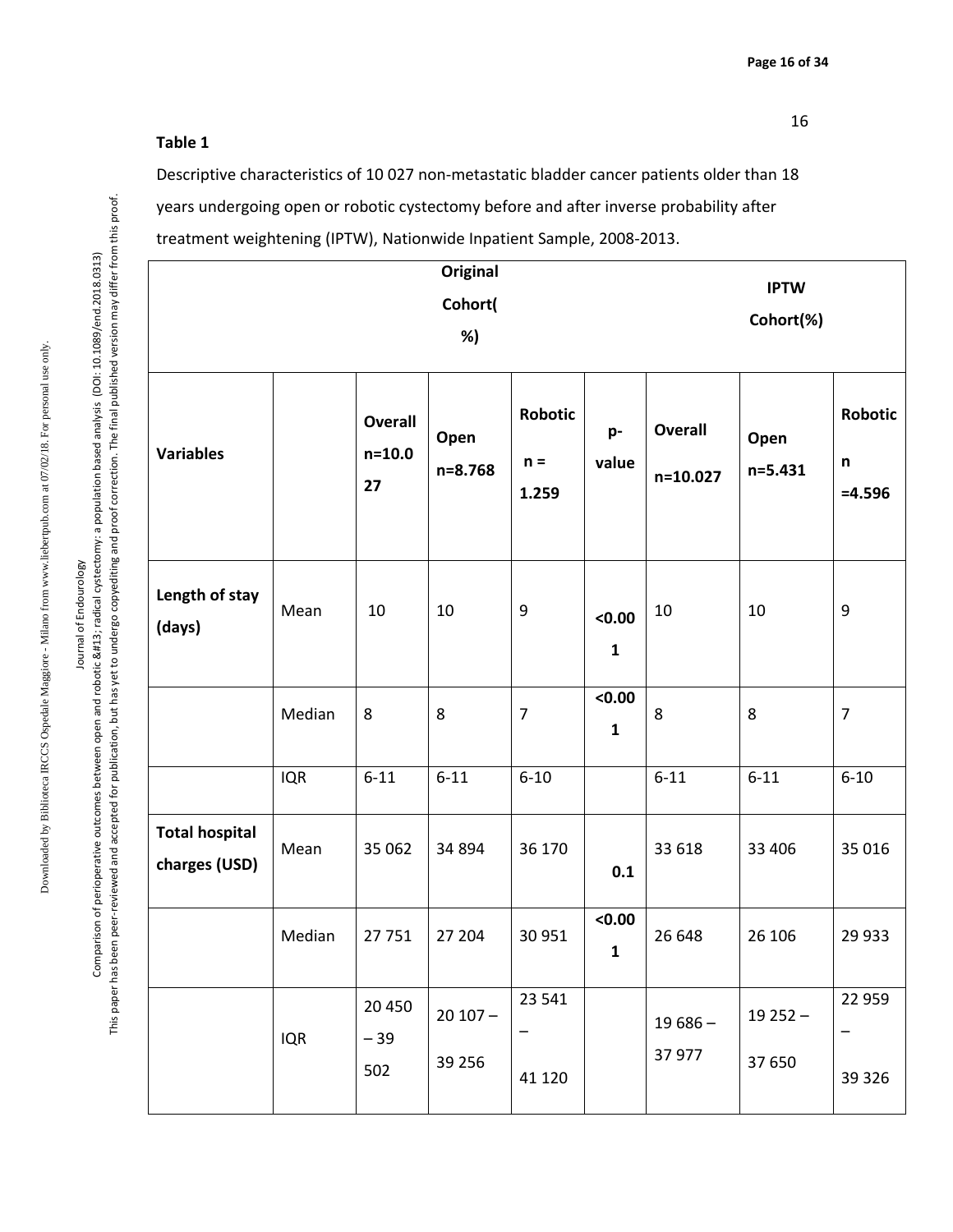| ï<br>; |
|--------|
|        |
|        |
|        |
|        |
|        |
|        |
| ļ      |
|        |
|        |
|        |
|        |
|        |
|        |
|        |
|        |
|        |
|        |
|        |
|        |
|        |
|        |
|        |
|        |
|        |
|        |
|        |
|        |
|        |
|        |
|        |
|        |
|        |
|        |
|        |
|        |
|        |
|        |
|        |
|        |
|        |
|        |
|        |
|        |
|        |
| ļ<br>١ |
|        |

Journal of Endourology Journal of Endourology

Comparison of perioperative outcomes between open and robotic 
radical cystectomy: a population based analysis (DOI: 10.1089/end.2018.0313) )<br>Jen

|                                                                                                | 5<br>ļ                                                         |
|------------------------------------------------------------------------------------------------|----------------------------------------------------------------|
|                                                                                                |                                                                |
| Ì<br>ì                                                                                         |                                                                |
|                                                                                                |                                                                |
|                                                                                                | i                                                              |
|                                                                                                |                                                                |
| ١                                                                                              |                                                                |
| $\frac{1}{2}$                                                                                  |                                                                |
| ֕<br>Ĺ                                                                                         |                                                                |
|                                                                                                |                                                                |
|                                                                                                |                                                                |
|                                                                                                | ֖֖֖֖֖֖֖֖֖֧֖֖֖֖֖֖֧֖֚֚֚֚֚֚֚֚֚֚֚֚֚֚֚֚֚֚֚֚֚֚֚֚֚֚֬֝֓֞֡֝֓֞֓֡֓֬֝֓֞֓֞֞ |
|                                                                                                | j                                                              |
| I                                                                                              | ֚֚֘֝<br>֧֚֚֚֚֚֚֚֚֚֚֝֝֝֝֝<br>֧ <u>֚</u>                         |
| ţ                                                                                              |                                                                |
|                                                                                                |                                                                |
| I<br>١                                                                                         |                                                                |
|                                                                                                | ١                                                              |
|                                                                                                | i<br>i                                                         |
| ī                                                                                              |                                                                |
| ì                                                                                              | ;<br>;                                                         |
|                                                                                                |                                                                |
|                                                                                                |                                                                |
|                                                                                                |                                                                |
|                                                                                                |                                                                |
|                                                                                                | į                                                              |
|                                                                                                | 5                                                              |
|                                                                                                |                                                                |
|                                                                                                |                                                                |
|                                                                                                | j<br>I                                                         |
| j<br>ׇ֚֬֡                                                                                      | ć<br>j<br>)<br>}<br>}                                          |
| aor<br>١                                                                                       | ֞<br>ì<br>;                                                    |
|                                                                                                | İ                                                              |
| I<br>í<br>ׇ֚֬֓֡<br>i                                                                           | ֦<br>l                                                         |
| ֧֧֧ׅ֧֧ׅ֧֧֧֧֧֧ׅ֧֧ׅ֧֧֧֧ׅ֧֧֧֛֪֧֧֧֧֧֧֚֚֚֚֚֚֚֚֚֚֚֚֚֚֚֝֓֜֓֓֜֓֓֝֓֝֬֝֓֝֬֜֓֬֜֓֜֜֓֬֜֬֝֬֝֬<br>֧֧֧֧֧֜<br>i |                                                                |
|                                                                                                | Ó<br>ś<br>ì                                                    |
|                                                                                                | j<br>i<br>ś<br>ī<br>í                                          |
|                                                                                                | Ì                                                              |

|                |            |       |       |       |             |       | 17    |       |
|----------------|------------|-------|-------|-------|-------------|-------|-------|-------|
| Age (years)    | Mean       | 68    | 68    | 68    | 0.02        | 68    | 68    | 68    |
|                | Median     | 69    | 69    | 68    | 0.001       | 69    | 69    | 68    |
|                | <b>IQR</b> | 62-76 | 62-76 | 61-75 |             | 62-76 | 62-76 | 62-76 |
| <b>Year of</b> |            |       |       |       | < 0.00      |       |       |       |
| surgery        |            |       |       |       | $\mathbf 1$ |       |       |       |
|                | 2008       | 18.5  | 21    | $1.2$ |             | 11.3  | 19.3  | 1.8   |
|                | 2009       | 14.8  | 15    | 13.7  |             | 15.7  | 14.1  | 17.5  |
|                | 2010       | 17.7  | 17.5  | 19    |             | 20.2  | 17.1  | 23.8  |
|                | 2011       | 19.2  | 19    | 20.1  |             | 20.2  | 19.2  | 21.4  |
|                | 2012       | 15.1  | 14.1  | 21.8  |             | 17    | 14.9  | 19.5  |
|                | 2013       | 14.7  | 13.4  | 24.1  |             | 15.7  | 15.4  | 16    |
| Age cat.       |            |       |       |       | 0.1         |       |       |       |
| (years)        |            |       |       |       |             |       |       |       |
|                | 18-54      | 9.6   | 9.4   | 10.8  |             | 9.8   | 9.6   | 9.9   |
|                | 55-64      | 24    | 23.8  | 25.3  |             | 24.1  | 24    | 24.1  |
|                | 65-108     | 66.4  | 66.7  | 63.9  |             | 66.2  | 66.4  | 65.9  |
| Gender         |            |       |       |       | 0.8         |       |       |       |
|                | Female     | 22.5  | 22.4  | 22.8  |             | 22.3  | 22.5  | 22.2  |
|                | Male       | 77.5  | 77.6  | 77.2  |             | 77.7  | 77.5  | 77.8  |
| Race           |            |       |       |       | 0.03        |       |       |       |
|                | Caucasia   | 76.7  | 77.1  | 73.9  |             | 76.7  | 76.7  | 76.8  |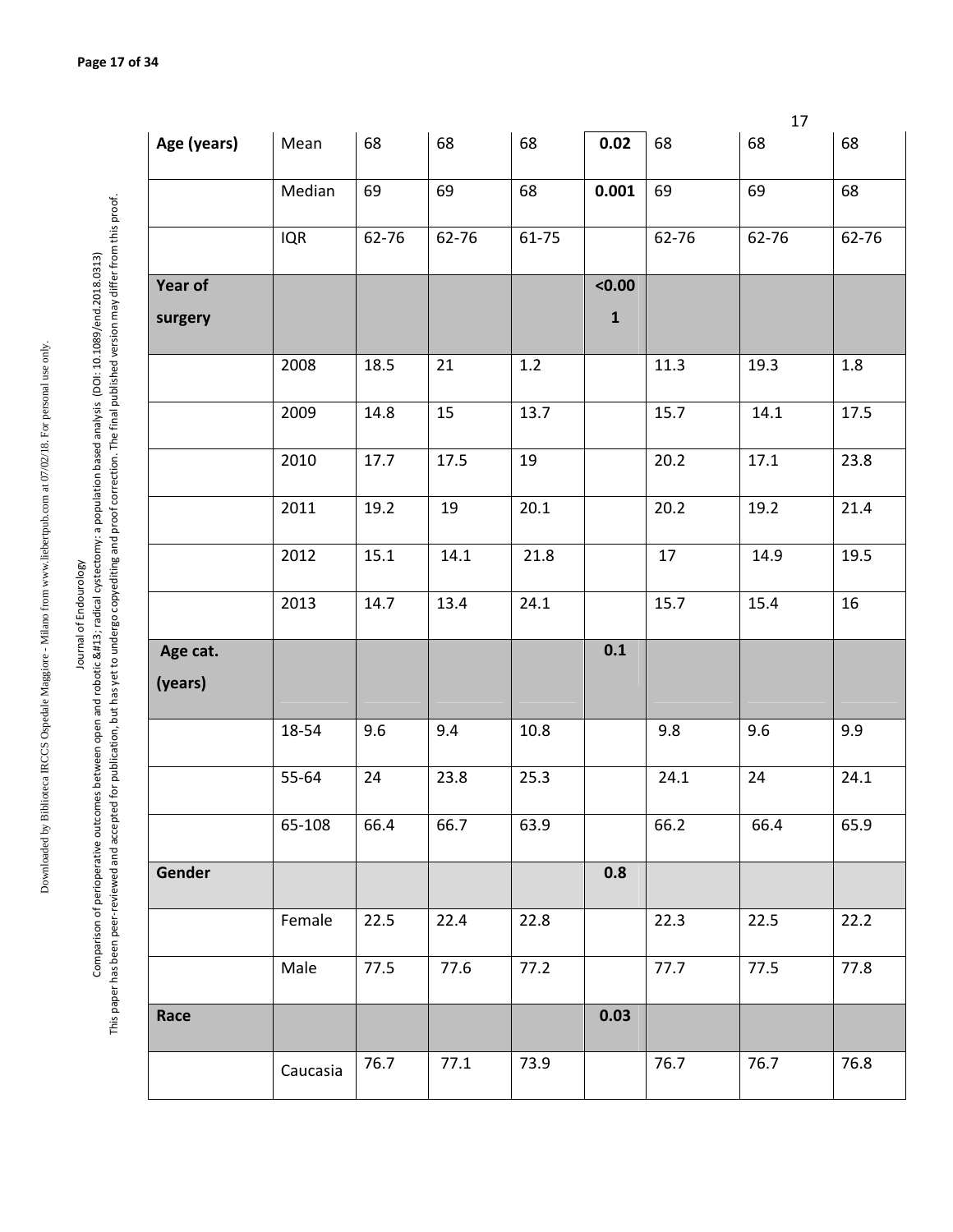Downloaded by Biblioteca IRCCS Ospedale Maggiore - Milano from www.liebertpub.com at 07/02/18. For personal use only. Downloaded by Biblioteca IRCCS Ospedale Maggiore - Milano from www.liebertpub.com at 07/02/18. For personal use only.

Journal of Endourology

This paper has been peer-reviewed and accepted for publication, but has yet to undergo copyediting and proof correction. The final published version may differ from this proof. This paper has been peer-reviewed and accepted for publication, but has yet to undergo copyediting and proof correction. The final published version may differ from this proof. Journal of perioperative outcomes between open and robotic 
radical cystectomy: a population based analysis (DOI:10.1089/end.2018.0313)<br>Comparison of perioperative outcomes between open and robotic &#13; radical cyste Comparison of perioperative outcomes between open and robotic 
radical cystectomy: a population based analysis (DOI: 10.1089/end.2018.0313)

|                             |                      |      |      |      |           |      | 18   |      |
|-----------------------------|----------------------|------|------|------|-----------|------|------|------|
|                             | $\sf n$              |      |      |      |           |      |      |      |
|                             | African-<br>american | 5    | 4.9  | 5.2  |           | 4.9  | 5    | 4.8  |
|                             | Other                | 18.4 | 18   | 21   |           | 18.4 | 18.4 | 18.4 |
| <b>Charlson</b>             |                      |      |      |      |           |      |      |      |
| comorbidity<br>index        |                      |      |      |      | 0.4       |      |      |      |
|                             | $\pmb{0}$            | 57   | 57   | 56.9 |           | 58   | 57.1 | 59   |
|                             | $\mathbf{1}$         | 30.6 | 30.4 | 31.7 |           | 30.1 | 30.5 | 29.6 |
|                             | $\geq$ 2             | 2.5  | 12.6 | 11.4 |           | 11.9 | 12.4 | 11.4 |
| <b>Ileal conduit</b>        |                      |      |      |      | 0.3       |      |      |      |
|                             | No                   | 23.9 | 24.2 | 21.4 |           | 23.8 | 23.9 | 23.8 |
|                             | Yes                  | 76.1 | 75.8 | 78.6 |           | 76.2 | 76.1 | 76.2 |
| <b>Continent</b><br>urinary |                      |      |      |      | 0.7       |      |      |      |
| diversion                   |                      |      |      |      |           |      |      |      |
|                             | No                   | 92.1 | 92.2 | 91.8 |           | 91.4 | 92.1 | 90.7 |
|                             | Yes                  | 7.9  | 7.8  | 8.2  |           | 8.6  | 7.9  | 9.3  |
| Hospital                    |                      |      |      |      | < 0.00    |      |      |      |
| volume                      |                      |      |      |      | ${\bf 1}$ |      |      |      |
|                             | High                 | 34.1 | 34.6 | 30.5 |           | 34   | 34.1 | 33.9 |
|                             | Low                  | 32.5 | 32.2 | 34.5 |           | 32.3 | 32.5 | 32   |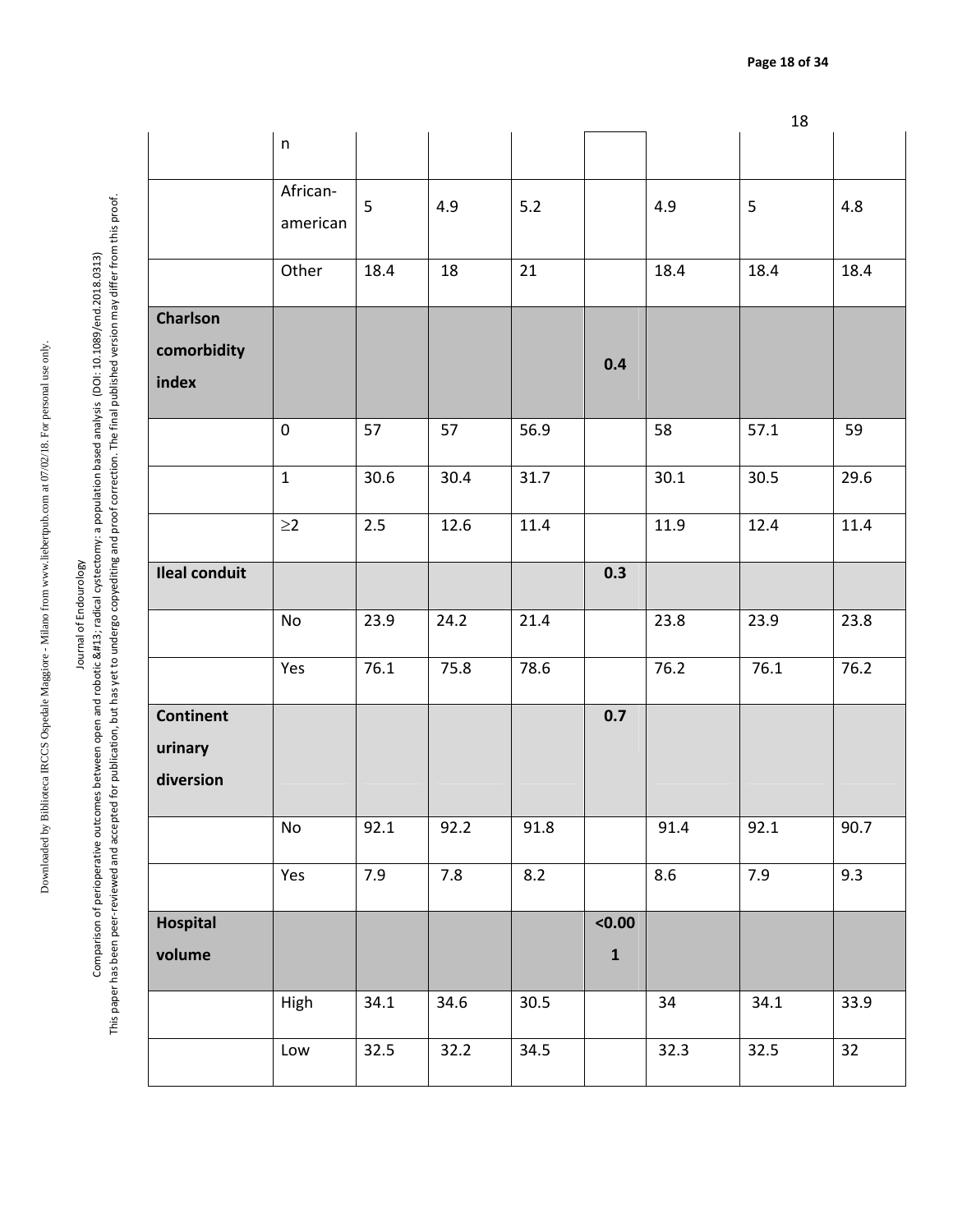| $\overline{a}$   |  |
|------------------|--|
|                  |  |
|                  |  |
|                  |  |
|                  |  |
|                  |  |
|                  |  |
|                  |  |
|                  |  |
|                  |  |
|                  |  |
|                  |  |
|                  |  |
|                  |  |
|                  |  |
|                  |  |
| -<br>-<br>-<br>- |  |
|                  |  |
|                  |  |
|                  |  |
|                  |  |
|                  |  |
|                  |  |
|                  |  |
|                  |  |
|                  |  |
|                  |  |
|                  |  |
|                  |  |
|                  |  |
|                  |  |
|                  |  |
|                  |  |
|                  |  |
|                  |  |
|                  |  |
|                  |  |
|                  |  |
|                  |  |
|                  |  |
| くくくくし            |  |
|                  |  |
|                  |  |
|                  |  |
|                  |  |
|                  |  |
|                  |  |
|                  |  |
|                  |  |
|                  |  |
|                  |  |
|                  |  |
|                  |  |
|                  |  |
| ļ<br>I           |  |

Journal of Endourology

This paper has been peer-reviewed and accepted for publication, but has yet to undergo copyediting and proof correction. The final published version may differ from this proof. This paper has been peer-reviewed and accepted for publication, but has yet to undergo copyediting and proof correction. The final published version may differ from this proof. Journal of perioperative outcomes between open and robotic 
radical cystectomy: a population based analysis (DOI:10.1089/end.2018.0313)<br>Comparison of perioperative outcomes between open and robotic &#13; radical cyste Comparison of perioperative outcomes between open and robotic 
radical cystectomy: a population based analysis (DOI: 10.1089/end.2018.0313)

|                       |                                              |      |      |      |                       |         | 19   |      |
|-----------------------|----------------------------------------------|------|------|------|-----------------------|---------|------|------|
|                       | Medium                                       | 33.4 | 33.1 | 35   |                       | 33.8    | 33.5 | 34.1 |
| <b>Insurance</b>      |                                              |      |      |      | 0.02                  |         |      |      |
| status                |                                              |      |      |      |                       |         |      |      |
|                       | Medicaid                                     | 4.5  | 4.5  | 4.6  |                       | 4.6     | 4.5  | 4.7  |
|                       | Medicar<br>$\mathsf{e}% _{t}\left( t\right)$ | 61.7 | 62.2 | 57.8 |                       | 61.3    | 61.7 | 60.9 |
|                       | Private                                      | 29.4 | 28.8 | 33.1 |                       | 29.7    | 29.4 | 30   |
|                       | Other                                        | 4.4  | 4.4  | 4.4  |                       | 4.4     | 4.4  | 4.4  |
| <b>Bedsize</b>        |                                              |      |      |      | < 0.00<br>$\mathbf 1$ |         |      |      |
|                       | Small                                        | 9.2  | 8.4  | 14.5 |                       | 10.3    | 9.3  | 11.6 |
|                       | Medium                                       | 16.2 | 16.5 | 14.3 |                       | 15.8    | 16.2 | 15.3 |
|                       | Large                                        | 74.6 | 75.1 | 71.2 |                       | 73.9    | 74.6 | 73.1 |
| Income<br>(Quartiles) |                                              |      |      |      | 0.006                 |         |      |      |
|                       | First                                        | 22.9 | 23.4 | 19.5 |                       | 22.3    | 22.9 | 21.6 |
|                       | Second                                       | 26.9 | 27   | 26.2 |                       | 26.9    | 26.9 | 26.8 |
|                       | Third                                        | 24.8 | 24.5 | 27.2 |                       | 25.3    | 24.9 | 25.9 |
|                       | Fourth                                       | 23.6 | 23.3 | 25.7 |                       | 23.9    | 23.6 | 24.2 |
|                       | Unknow<br>$\sf n$                            | 1.7  | 1.8  | 1.4  |                       | $1.7\,$ | 1.7  | 1.6  |
| <b>Region</b>         |                                              |      |      |      | < 0.00                |         |      |      |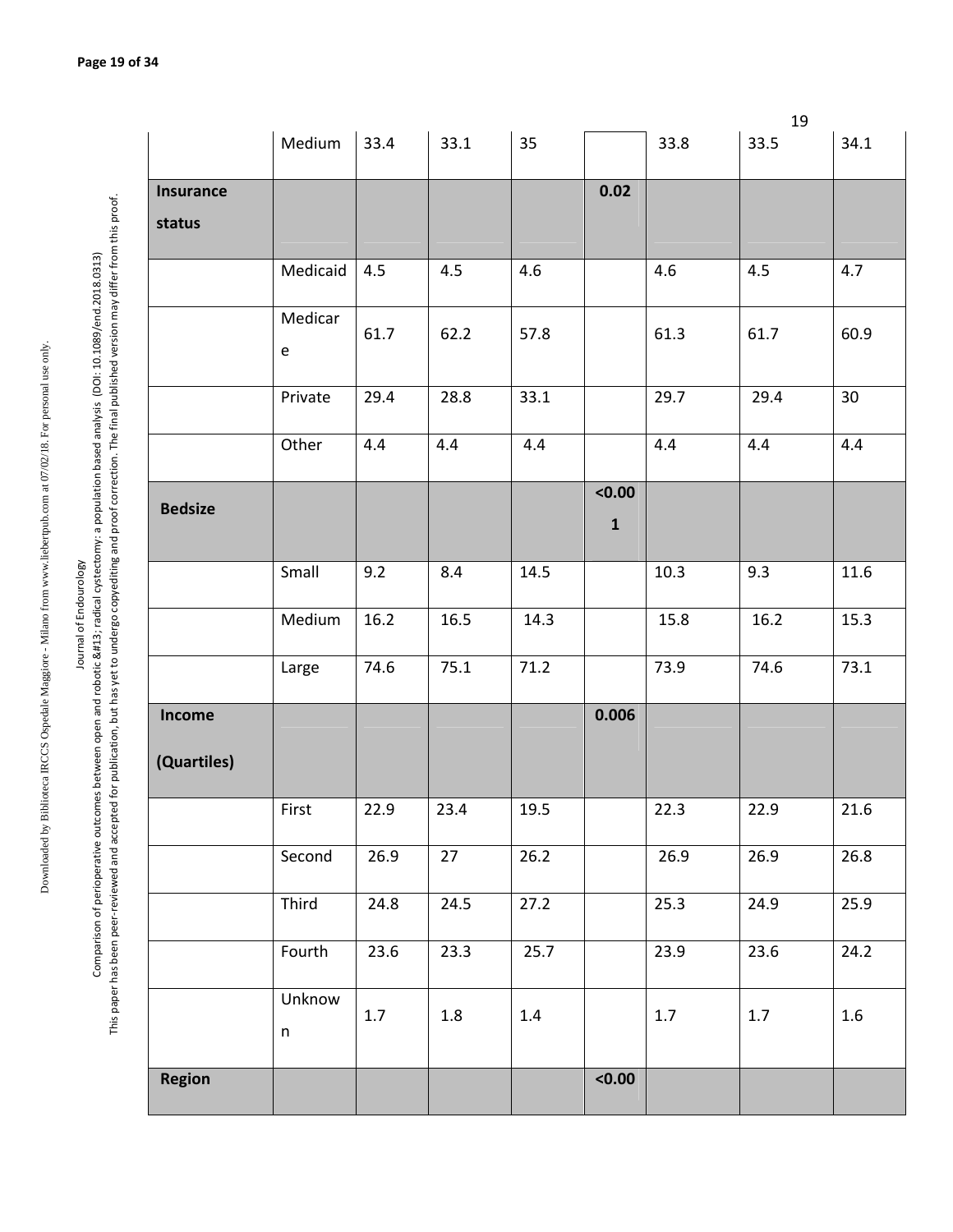20 **1** Midwest 27.4 26.7 23.2 28 28.7 Northeas t 19.5 | 19 | 23.4 | | 19.9 | 19.5 | 20.4 | South | 36.1 | 37.1 | 29.3 | | | | 35 | | | 36.1 | | | 33.8 West 17 17.3 15.1 17 17 17.1 **Lymph node dissection <0.00 1**  No | 16.7 | 17.8 | 8.8 | | | 13.7 | 17.6 | 9.1 Yes | 83.3 | 82.2 | 91.2 | | | | 86.3 | | | 82.4 | | | 90.9

Journal of Endourology Journal of Endourology

Downloaded by Biblioteca IRCCS Ospedale Maggiore - Milano from www.liebertpub.com at 07/02/18. For personal use only.

Downloaded by Biblioteca IRCCS Ospedale Maggiore - Milano from www.liebertpub.com at 07/02/18. For personal use only.

This paper has been peer-reviewed and accepted for publication, but has yet to undergo copyediting and proof correction. The final published version may differ from this proof. This paper has been peer-reviewed and accepted for publication, but has yet to undergo copyediting and proof correction. The final published version may differ from this proof. Comparison of perioperative outcomes between open and robotic 
radical cystectomy: a population based analysis (DOI: 10.1089/end.2018.0313) Comparison of perioperative outcomes between open and robotic 
radical cystectomy: a population based analysis (DOI: 10.1089/end.2018.0313)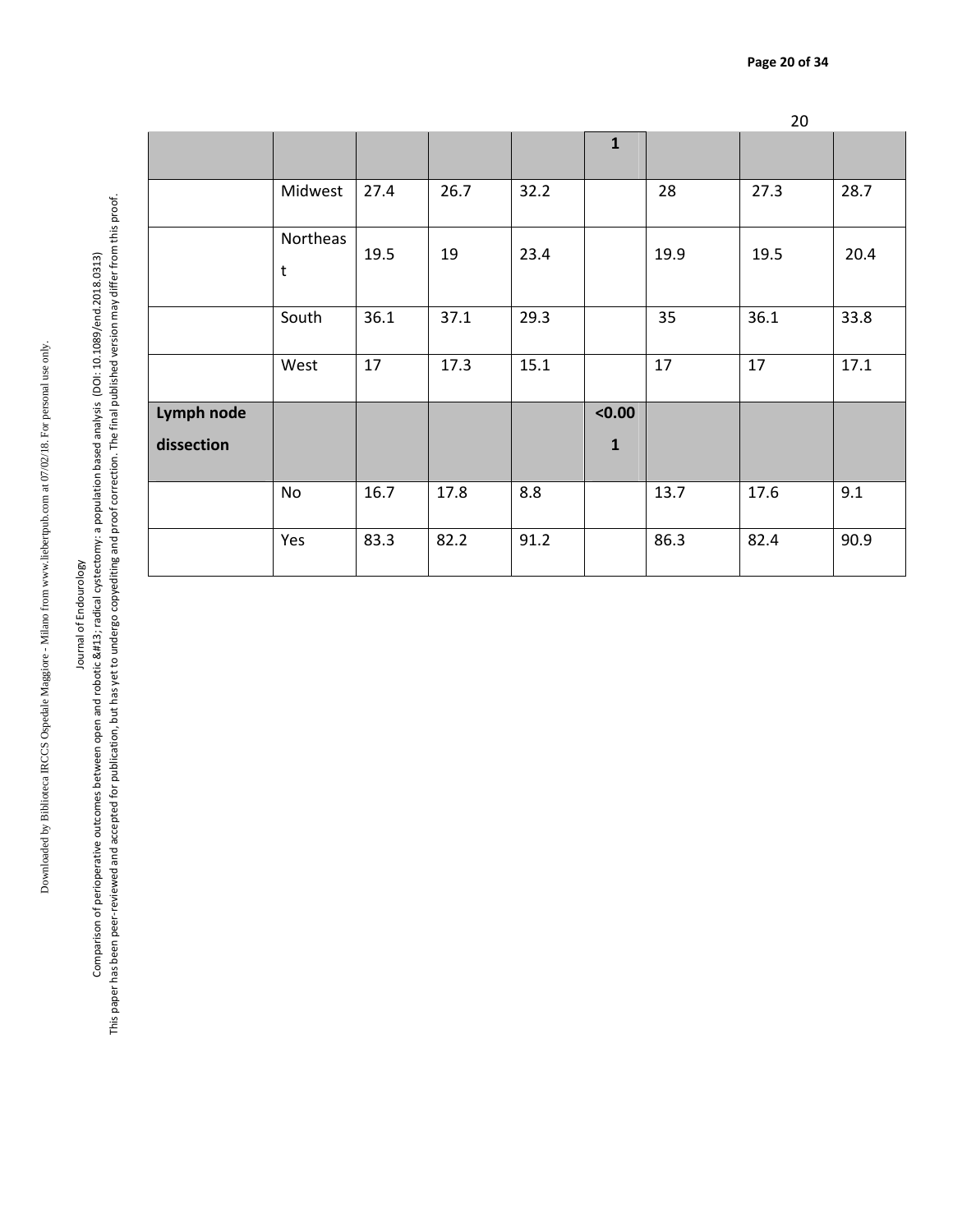#### **Table 2**

In-hospital complications 10 027 non-metastatic bladder cancer patients older than 18 years undergoing open or robotic cystectomy before and after inverse probability after treatment weightening (IPTW), Nationwide Inpatient Sample, 2008-2013.

|                                     |     |                          | Original        |                                  |          |                                 | <b>IPTW</b>     |                                  |
|-------------------------------------|-----|--------------------------|-----------------|----------------------------------|----------|---------------------------------|-----------------|----------------------------------|
|                                     |     |                          | Cohort(         |                                  |          |                                 | Cohort(         |                                  |
|                                     |     |                          | %)              |                                  |          |                                 | %)              |                                  |
| <b>Variables</b>                    |     | Overall<br>$n=10$<br>027 | Open<br>n= 8768 | <b>Robotic</b><br>$n = 1$<br>259 | p-value  | <b>Overall</b><br>$n=10$<br>027 | Open<br>n=5 431 | <b>Robotic</b><br>$n = 4$<br>596 |
| Parenteral<br><b>Nutrition</b>      |     |                          |                 |                                  | < 0.001  |                                 |                 |                                  |
|                                     | No  | 89.9                     | 89.5            | 92.2                             |          | 90.9                            | 89.6            | 92.5                             |
|                                     | Yes | $10.1\,$                 | 10.5            | 7.8                              |          | 9.1                             | 10.4            | 7.5                              |
| <b>Overall</b><br>complicatio<br>ns |     |                          |                 |                                  | < 0.001  |                                 |                 |                                  |
|                                     | No  | 31.2                     | 29.8            | 40.7                             |          | 34.5                            | 30              | 39.8                             |
|                                     | Yes | 68.8                     | 70.2            | 59.3                             |          | 65.5                            | 70              | 60.2                             |
| Intraoperat<br>ive<br>complicatio   |     |                          |                 |                                  | $0.01\,$ |                                 |                 |                                  |

Journal of Endourology Journal of Endourology

Comparison of perioperative outcomes between open and robotic 
radical cystectomy: a population based analysis (DOI: 10.1089/end.2018.0313) This paper has been peer-reviewed and accepted for publication, but has yet to undergo copyediting and proof correction. The final published version may differ from this proof.

This paper has been peer-reviewed and accepted for publication, but has yet to undergo copyediting and proof correction. The final published version may differ from this proof. Comparison of perioperative outcomes between open and robotic 
radical cystectomy: a population based analysis (DOI: 10.1089/end.2018.0313)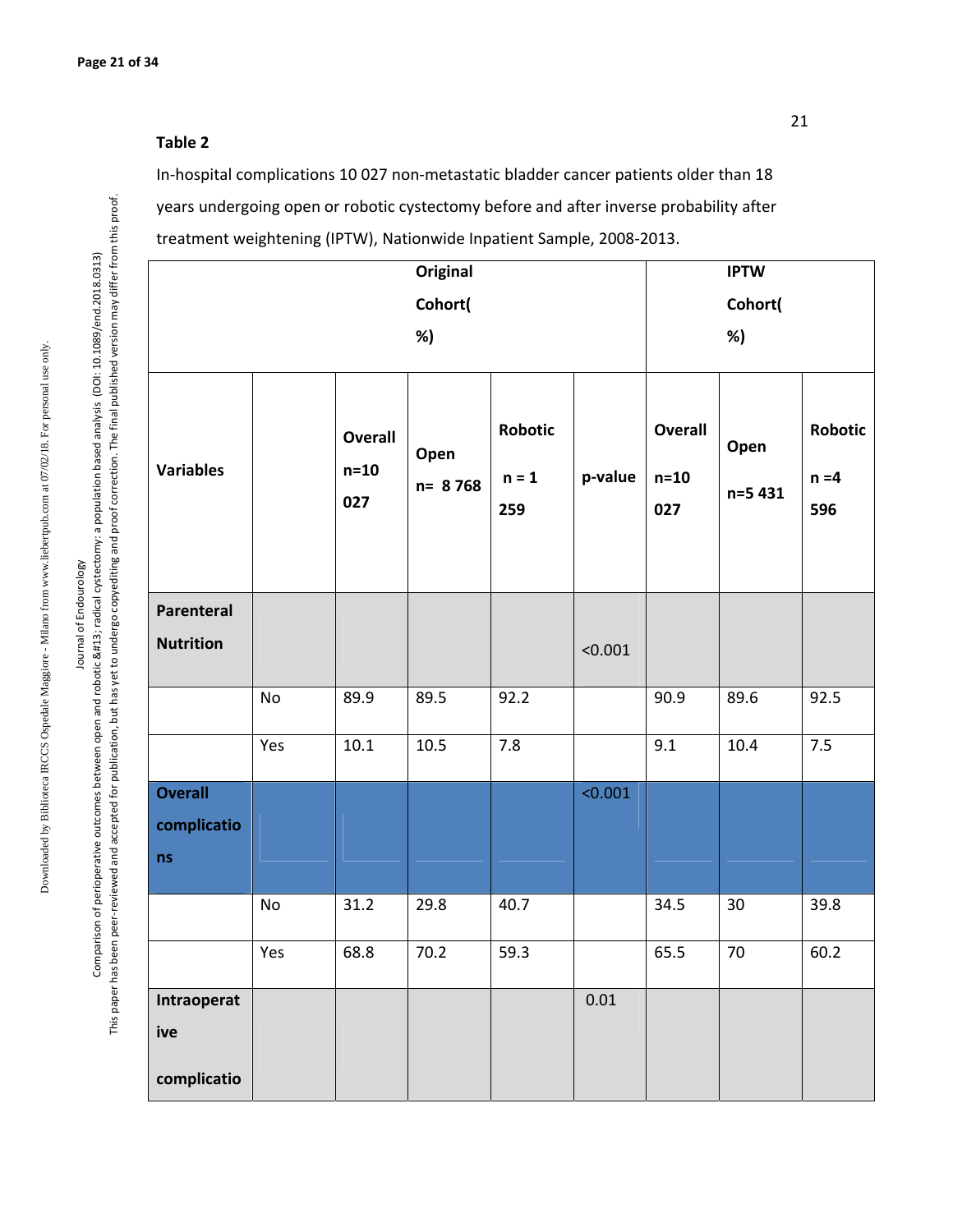22

**ns** No 97.1 96.9 98.2 97.3 96.9 97.8 This paper has been peer-reviewed and accepted for publication, but has yet to undergo copyediting and proof correction. The final published version may differ from this proof. This paper has been peer-reviewed and accepted for publication, but has yet to undergo copyediting and proof correction. The final published version may differ from this proof. Yes 2.9 3.1 1.8 2.7 3.1 2.2  **Cardiac**  0.1 **complicatio ns**  No 92.5 92.3 93.4 92.8 92.4 93.2 Yes | 7.5 | 7.7 | 6.6 | | | | | 7.2 | | | 7.6 | | 6.8 **Respirator** <0.001 **y complicatio ns** | No | 87 | 86.5 | 90.2 | 88 | 86.6 | 89.6 | Yes | 13 | 13.5 | 9.8 | | | | 12 | 13.4 | 10.4 **Genitourina** 0.002 **ry complicatio ns**  No | 82.4 | 82 | 84.9 | 83.6 | 82 | 85.5 | Yes | 17.6 | 18 | 15.1 | | | | 16.4 | 18 | | 14.5 0.2 **Vascular complicatio ns**  No 96.4 96.3 97.1 96.7 96.4 97.2

Downloaded by Biblioteca IRCCS Ospedale Maggiore - Milano from www.liebertpub.com at 07/02/18. For personal use only.

Downloaded by Biblioteca IRCCS Ospedale Maggiore - Milano from www.liebertpub.com at 07/02/18. For personal use only.

# Journal of Endourology Journal of Endourology

Comparison of perioperative outcomes between open and robotic 
radical cystectomy: a population based analysis (DOI: 10.1089/end.2018.0313)

Comparison of perioperative outcomes between open and robotic 
radical cystectomy: a population based analysis (DOI:10.1089/end.2018.0313)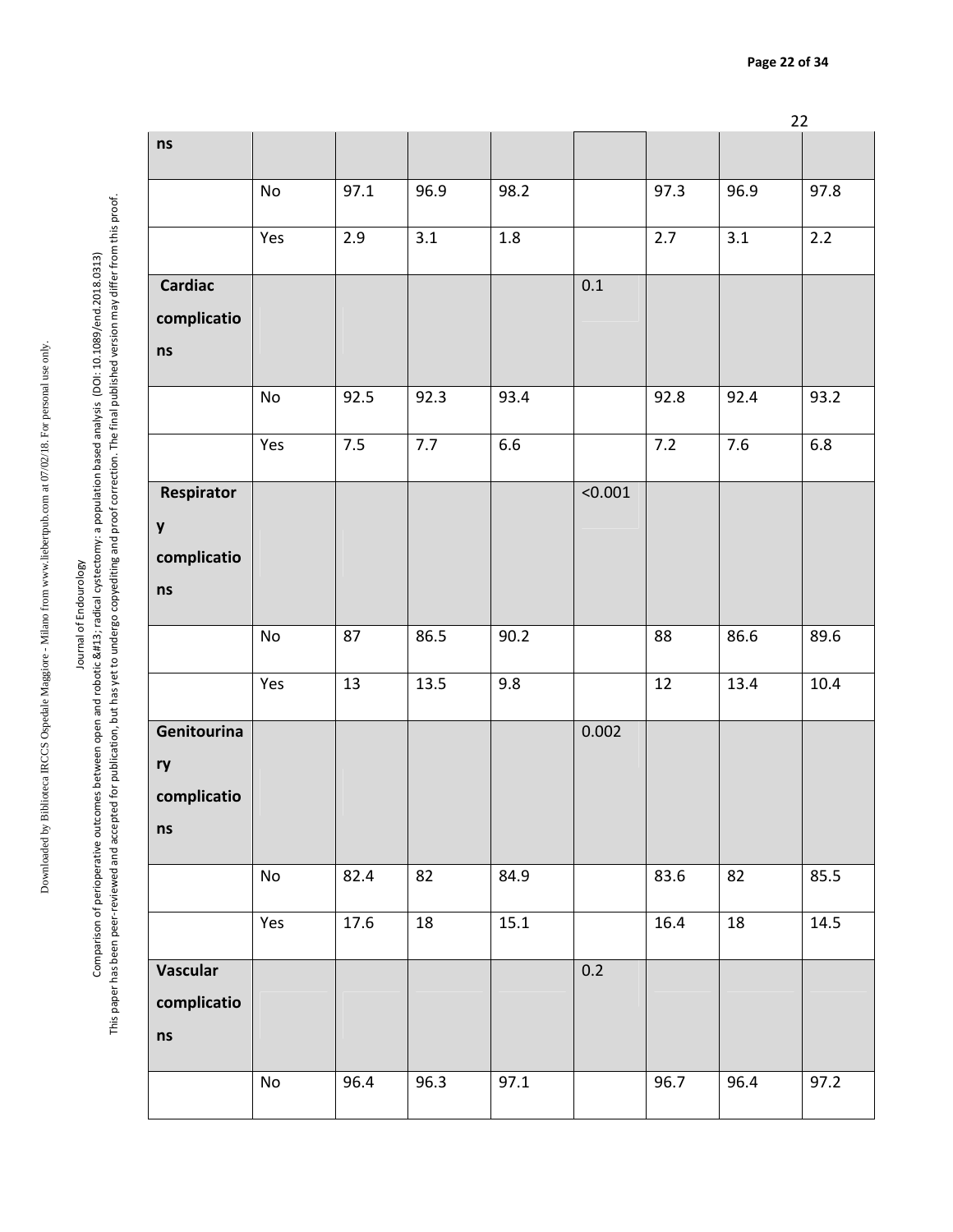Downloaded by Biblioteca IRCCS Ospedale Maggiore - Milano from www.liebertpub.com at 07/02/18. For personal use only. Downloaded by Biblioteca IRCCS Ospedale Maggiore - Milano from www.liebertpub.com at 07/02/18. For personal use only.

Journal of Endourology

This paper has been peer-reviewed and accepted for publication, but has yet to undergo copyediting and proof correction. The final published version may differ from this proof. This paper has been peer-reviewed and accepted for publication, but has yet to undergo copyediting and proof correction. The final published version may differ from this proof. Journal of perioperative outcomes between open and robotic 
radical cystectomy: a population based analysis (DOI:10.1089/end.2018.0313)<br>Comparison of perioperative outcomes between open and robotic &#13; radical cyste Comparison of perioperative outcomes between open and robotic 
radical cystectomy: a population based analysis (DOI: 10.1089/end.2018.0313)

|                    |                              |      |         |      |         |      | 23   |       |
|--------------------|------------------------------|------|---------|------|---------|------|------|-------|
|                    | Yes                          | 3.6  | 3.7     | 2.9  |         | 3.3  | 3.6  | $2.8$ |
| Wound              |                              |      |         |      | < 0.001 |      |      |       |
| complicatio        |                              |      |         |      |         |      |      |       |
|                    |                              |      |         |      |         |      |      |       |
| ns                 |                              |      |         |      |         |      |      |       |
|                    | No                           | 93.1 | 92.7    | 96.1 |         | 94.4 | 92.7 | 96.3  |
|                    | Yes                          | 6.9  | 7.3     | 3.9  |         | 5.6  | 7.3  | 3.7   |
|                    |                              |      |         |      |         |      |      |       |
| <b>Transfusion</b> |                              |      |         |      | < 0.001 |      |      |       |
| $\sf s$            |                              |      |         |      |         |      |      |       |
|                    | No                           | 67   | 65      | 80.6 |         | 72   | 65.2 | 80.2  |
|                    | Yes                          | 33   | 35      | 19.4 |         | 28   | 34.8 | 19.8  |
| <b>Miscellaneo</b> |                              |      |         |      | 0.3     |      |      |       |
| us medical         |                              |      |         |      |         |      |      |       |
|                    | No                           | 60.9 | 60.6    | 62.7 |         | 61.3 | 60.7 | 62.1  |
|                    | Yes                          | 39.1 | 39.4    | 37.3 |         | 38.7 | 39.3 | 37.9  |
| <b>Miscellaneo</b> |                              |      |         |      | < 0.001 |      |      |       |
| us surgical        |                              |      |         |      |         |      |      |       |
|                    | $\operatorname{\mathsf{No}}$ | 92.4 | 92      | 95.5 |         | 93.5 | 92.1 | 95.3  |
|                    | Yes                          | 7.6  | $\,8\,$ | 4.5  |         | 6.5  | 7.9  | 4.7   |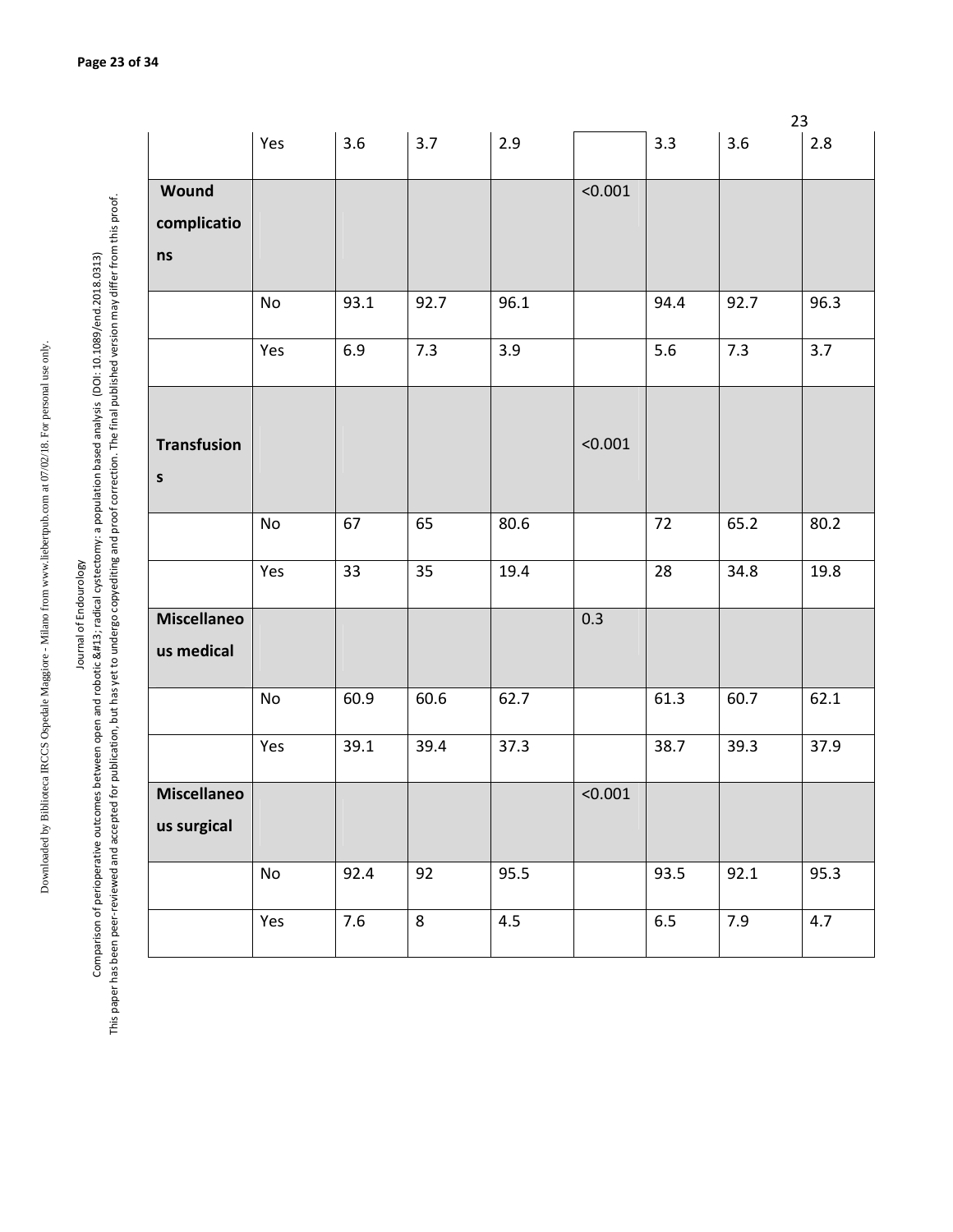# Journal of Endourology

This paper has been peer-reviewed and accepted for publication, but has yet to undergo copyediting and proof correction. The final published version may differ from this proof. This paper has been peer-reviewed and accepted for publication, but has yet to undergo copyediting and proof correction. The final published version may differ from this proof. Journal of perioperative outcomes between open and robotic 
radical cystectomy: a population based analysis (DOI:10.1089/end.2018.0313)<br>Comparison of perioperative outcomes between open and robotic &#13; radical cyste Comparison of perioperative outcomes between open and robotic 
radical cystectomy: a population based analysis (DOI: 10.1089/end.2018.0313)

|             |     |      |      |        |      |      | 24   |    |
|-------------|-----|------|------|--------|------|------|------|----|
| In-hospital |     |      |      |        | 0.02 |      |      |    |
| death       |     |      |      |        |      |      |      |    |
|             |     |      |      |        |      |      |      |    |
|             | No  | 98.3 | 98.2 | 99     |      | 98.6 | 98.2 | 99 |
|             |     |      |      |        |      |      |      |    |
|             | Yes | 1.7  | 1.8  | 1<br>ш |      | 1.4  | 1.8  |    |
|             |     |      |      |        |      |      |      |    |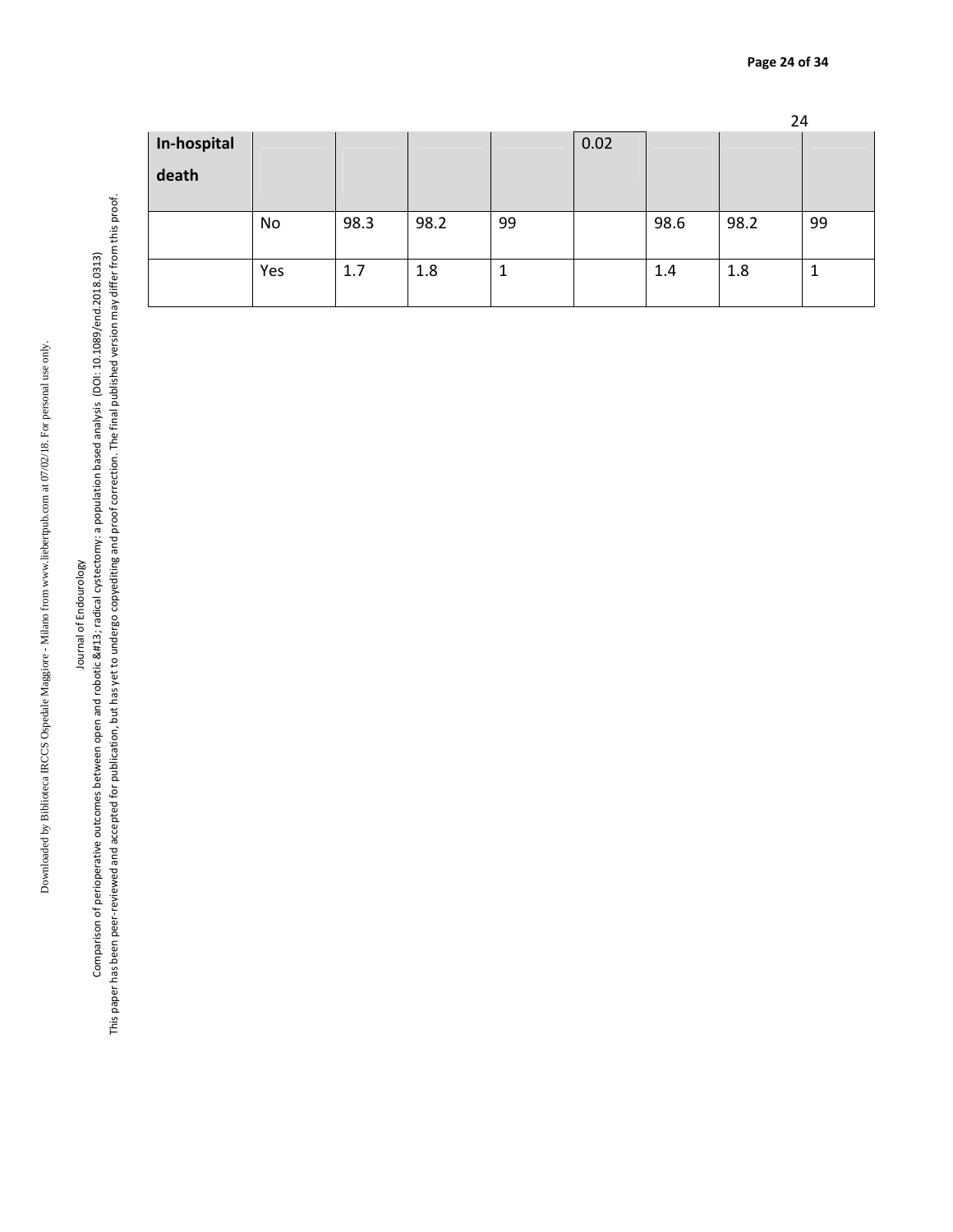**Table 3** – Multivariable analyses predicting main outcomes in robotic vs. open cystectomy. Analyses adjusted for year of diagnosis, age at diagnosis, gender, Charlson comorbidity index, insurance status, region, teaching status, urinary diversion, lymph node dissection, hospital volume, income and bed-size.

| <b>Outcome of interest</b>  | Odds ratio (95%      | p-value |
|-----------------------------|----------------------|---------|
|                             | Confidence interval) |         |
| Intraoperative complication | $0.61(0.39-0.94)$    | 0.03    |
| Postoperative complication  |                      |         |
| Overall                     | $0.62$ (0.56-0.73)   | < 0.001 |
| Cardiac                     | $0.94(0.74-1.20)$    | 0.6     |
| Respiratory                 | $0.76(0.62 - 0.93)$  | 0.001   |
| Vascular                    | $0.76(0.53-1.08)$    | 0.1     |
| Wound                       | $0.51(0.37-0.68)$    | < 0.001 |
| Genitourinary               | $0.81(0.69-0.96)$    | 0.02    |
| Transfusions                | $0.45(0.38-0.52)$    | < 0.001 |
| Miscellaneous medical       | $0.92(0.81 - 1.04)$  | 0.2     |
| Miscellaneous surgical      | $0.58(0.43 - 0.76)$  | < 0.001 |
| Parenteral nutrition        | $0.70(0.56 - 0.87)$  | 0.002   |
| In-hospital mortality       | $0.73(0.41-1.31)$    | 0.3     |

Comparison of perioperative outcomes between open and robotic 
radical cystectomy: a population based analysis (DOI: 10.1089/end.2018.0313) This paper has been peer-reviewed and accepted for publication, but has yet to undergo copyediting and proof correction. The final published version may differ from this proof.

This paper has been peer-reviewed and accepted for publication, but has yet to undergo copyediting and proof correction. The final published version may differ from this proof. Comparison of perioperative outcomes between open and robotic 
radical cystectomy: a population based analysis (DOI: 10.1089/end.2018.0313)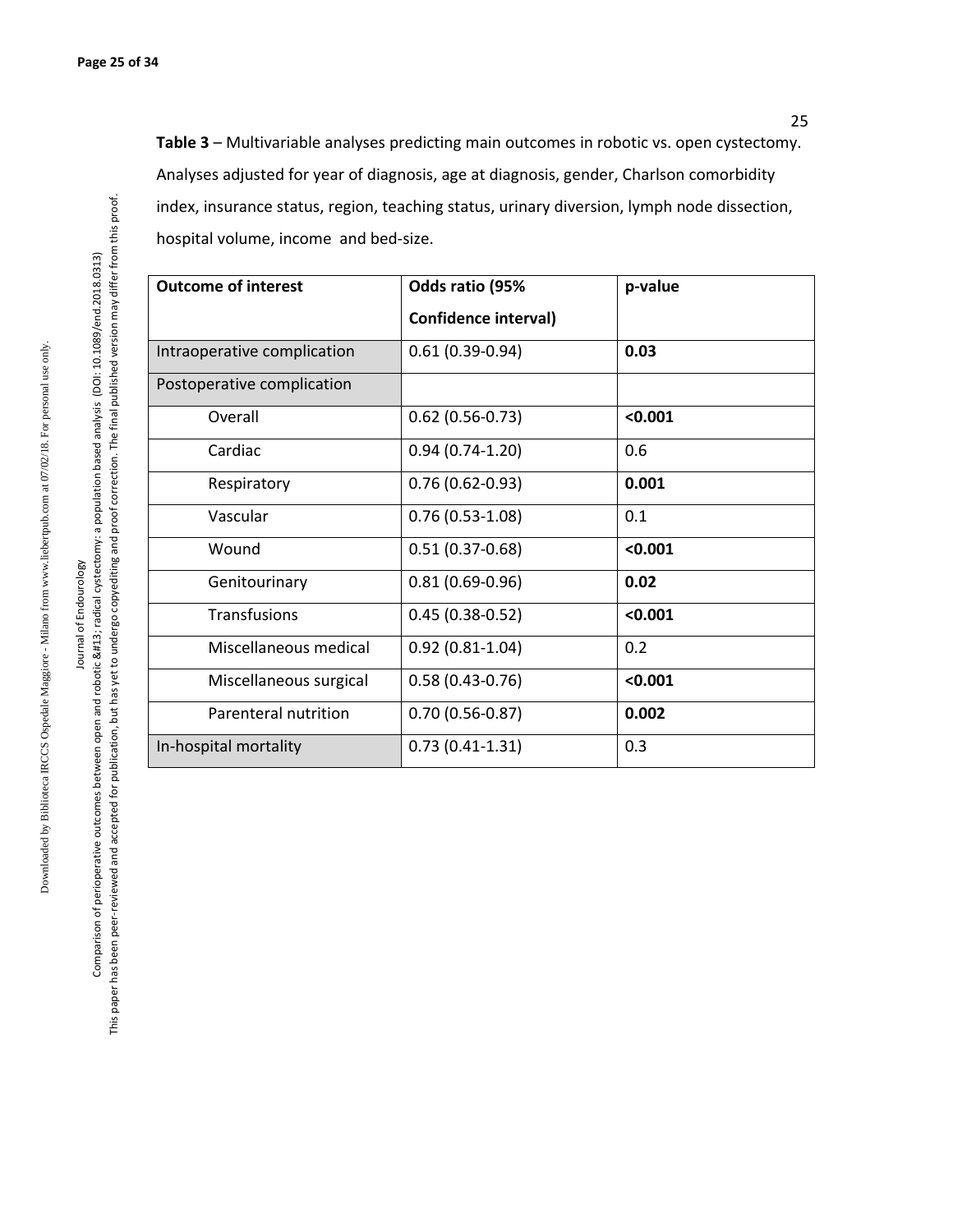26

**Table 4** – Multivariable analyses predicting main outcomes in robotic vs. open cystectomy after inverse probability after treatment weighting adjustment and clustering. Analyses adjusted for year of diagnosis, age at diagnosis, gender, Charlson comorbidity index, insurance status, region, teaching status, urinary diversion, lymph node dissection, hospital volume, income and bed-size.

| <b>Outcome of interest</b>  | Odds ratio (95%      | p-value |
|-----------------------------|----------------------|---------|
|                             | Confidence interval) |         |
| Intraoperative complication | $0.87(0.67-1.13)$    | 0.46    |
| Postoperative complication  |                      |         |
| Overall                     | $0.6(0.52-0.69)$     | < 0.001 |
| Cardiac                     | $0.89(0.69-1.15)$    | 0.4     |
| Respiratory                 | $0.77(0.58-0.95)$    | 0.01    |
| Vascular                    | $0.71(0.46-1.09)$    | 0.12    |
| Wound                       | $0.48(0.34 - 0.68)$  | < 0.001 |
| Genitourinary               | $0.78(0.65-0.93)$    | < 0.001 |
| <b>Transfusions</b>         | $0.44(0.37-0.52)$    | 0.007   |
| Miscellaneous medical       | $0.89(0.77-1.02)$    | 0.06    |
| Miscellaneous surgical      | $0.62$ (0.45-0.84)   | 0.002   |
| Parenteral nutrition        | $0.66(0.51-0.84)$    | 0.001   |
| In-hospital mortality       | $0.62(0.36-1.07)$    | 0.08    |

Downloaded by Biblioteca IRCCS Ospedale Maggiore - Milano from www.liebertpub.com at 07/02/18. For personal use only.

Downloaded by Biblioteca IRCCS Ospedale Maggiore - Milano from www.liebertpub.com at 07/02/18. For personal use only.

This paper has been peer-reviewed and accepted for publication, but has yet to undergo copyediting and proof correction. The final published version may differ from this proof.

This paper has been peer-reviewed and accepted for publication, but has yet to undergo copyediting and proof correction. The final published version may differ from this proof.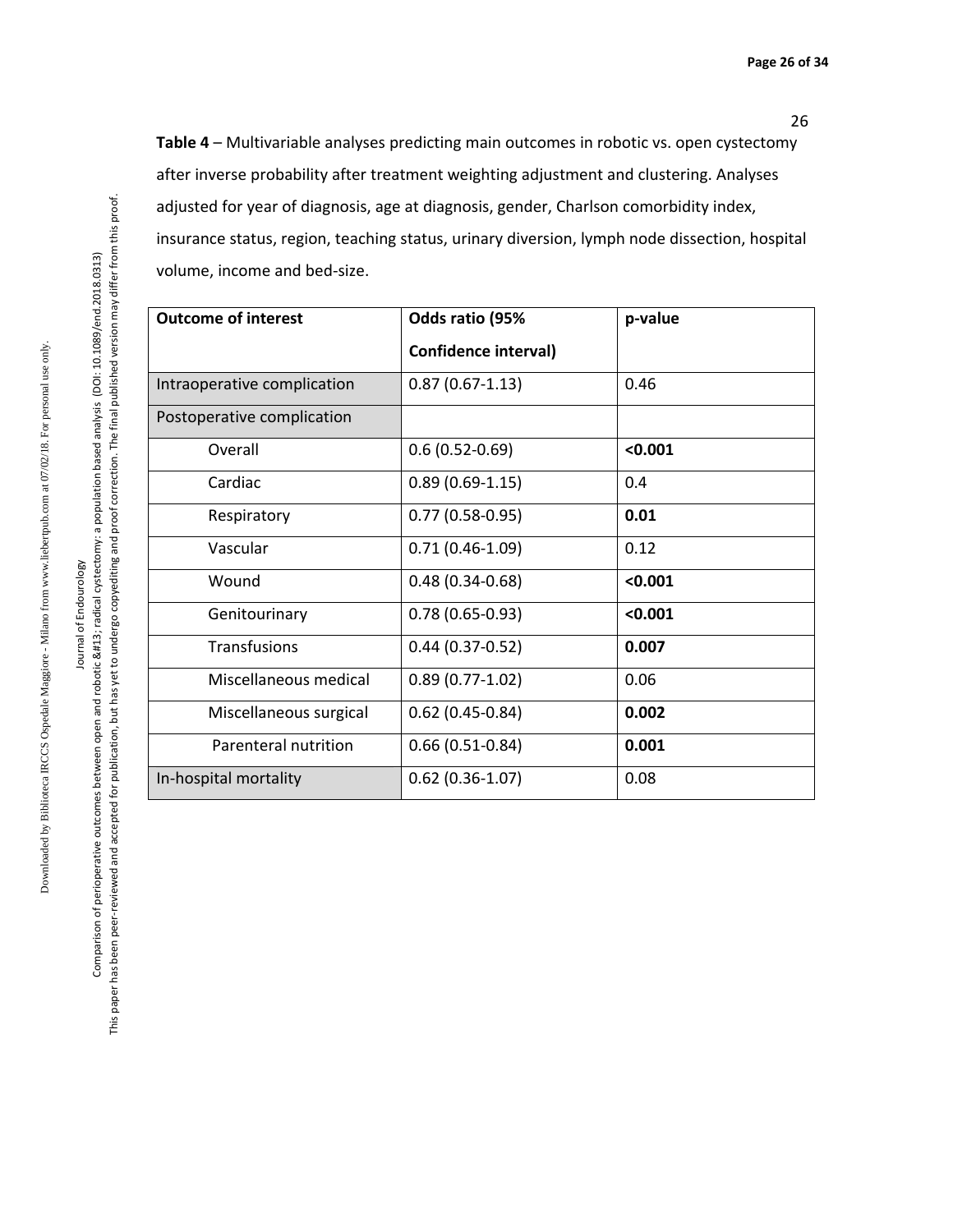#### **Table 5**

Multivariable Poisson regression predicting the effect of surgical technique, lymph node dissection, urinary diversion and complications on length of stay in 10 027 radical cystectomy patients after adjustment for all covariates (Income, year of surgery, age, gender, race, charlson comorbidity index, hospital volume, insurance status, bedsize, region and teaching status) and clustering.

|                                       |         |                             |                                  |                                   |                             | Weighted                       |         |
|---------------------------------------|---------|-----------------------------|----------------------------------|-----------------------------------|-----------------------------|--------------------------------|---------|
|                                       |         |                             | <b>Original</b><br><b>Cohort</b> |                                   |                             | and<br>clustered<br>cohort     |         |
| <b>Variables</b>                      |         | Relativ<br>e<br><b>Risk</b> | Confiden<br>ce<br>interval       | p-<br>value                       | Relati<br>ve<br><b>Risk</b> | <b>Confidenc</b><br>e interval | p-value |
| Approach                              |         |                             |                                  |                                   |                             |                                |         |
|                                       | Open    | Ref                         |                                  |                                   |                             |                                |         |
|                                       | Robotic | 0.93                        | $0.92 -$<br>0.95                 | 0.00 <sub>2</sub><br>$\mathbf{1}$ | 0.91                        | $0.87 - 0.95$                  | < 0.001 |
| <b>Lymph node dissection</b>          |         |                             |                                  |                                   |                             |                                |         |
|                                       |         | 0.93                        | $0.91 -$<br>0.94                 | 0.00 <sub>2</sub><br>$\mathbf{1}$ | 0.94                        | $0.88 - 1.01$                  | 0.09    |
| <b>Ileal conduit</b>                  |         |                             |                                  |                                   |                             |                                |         |
|                                       |         | 0.98                        | $0.96 -$<br>0.99                 | 0.005                             | 0.98                        | $0.94 - 1.02$                  | 0.4     |
| <b>Continent urinary</b><br>diversion |         |                             |                                  |                                   |                             |                                |         |

Comparison of perioperative outcomes between open and robotic 
radical cystectomy: a population based analysis (DOI: 10.1089/end.2018.0313) This paper has been peer-reviewed and accepted for publication, but has yet to undergo copyediting and proof correction. The final published version may differ from this proof.

This paper has been peer-reviewed and accepted for publication, but has yet to undergo copyediting and proof correction. The final published version may differ from this proof. Comparison of perioperative outcomes between open and robotic 
radical cystectomy: a population based analysis (DOI: 10.1089/end.2018.0313)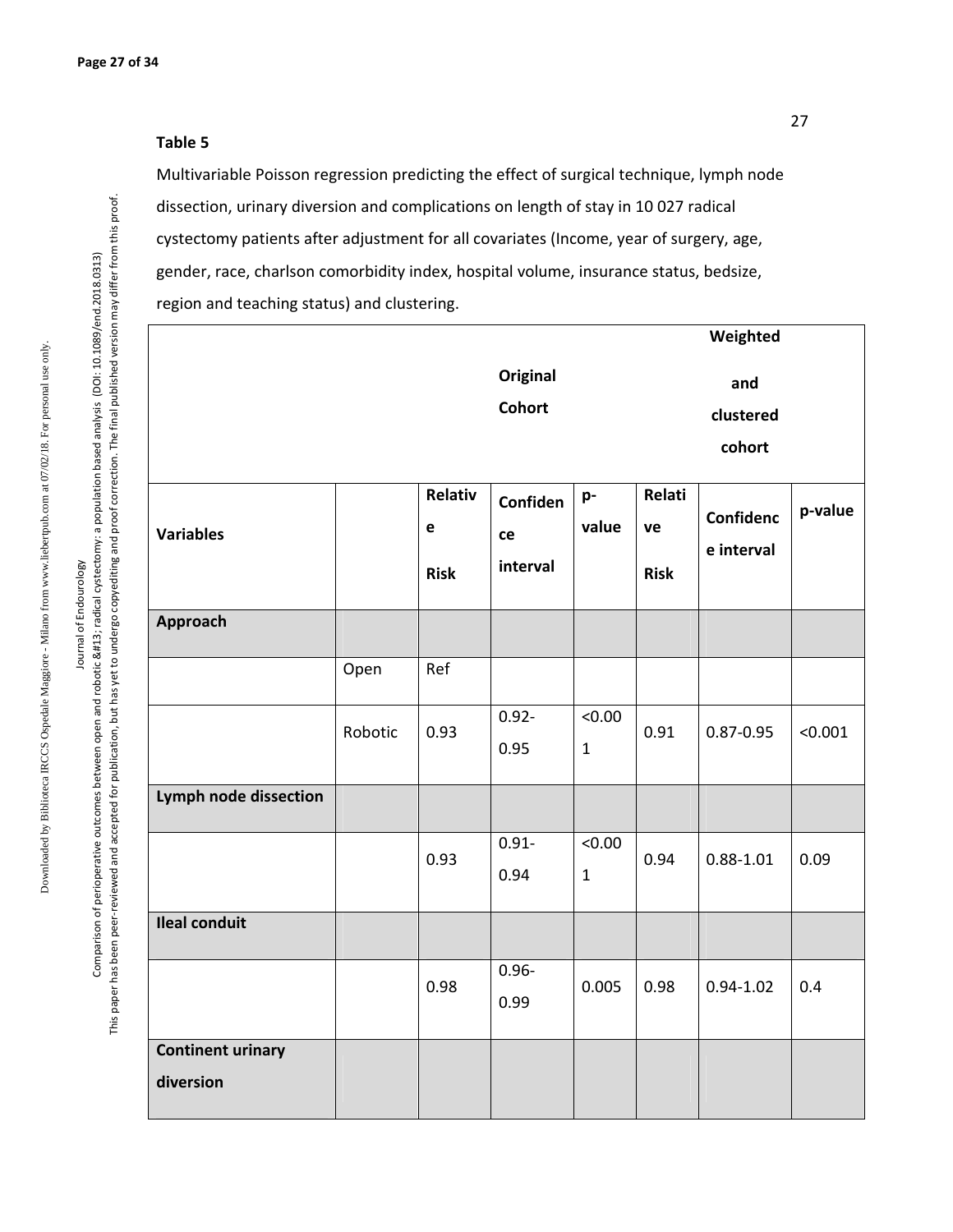Journal of Endourology Journal of Endourology

This paper has been peer-reviewed and accepted for publication, but has yet to undergo copyediting and proof correction. The final published version may differ from this proof. This paper has been peer-reviewed and accepted for publication, but has yet to undergo copyediting and proof correction. The final published version may differ from this proof. Comparison of perioperative outcomes between open and robotic 
radical cystectomy: a population based analysis (DOI: 10.1089/end.2018.0313) Comparison of perioperative outcomes between open and robotic 
radical cystectomy: a population based analysis (DOI: 10.1089/end.2018.0313)

|                               |      |          |                   |      |               | 28           |
|-------------------------------|------|----------|-------------------|------|---------------|--------------|
|                               | 1.01 | $0.98 -$ | 0.56              | 1.05 | $0.99 - 1.12$ | 0.07         |
|                               |      | 1.04     |                   |      |               |              |
|                               |      |          |                   |      |               |              |
| <b>Overall complications</b>  |      |          |                   |      |               |              |
|                               | 1.05 | $1.03 -$ | < 0.00            | 1.06 | $1.01 - 1.1$  | 0.01         |
|                               |      | 1.07     | $\mathbf 1$       |      |               |              |
|                               |      |          |                   |      |               |              |
| Intraoperative                |      |          |                   |      |               |              |
| complications                 |      |          |                   |      |               |              |
|                               |      |          |                   |      |               |              |
|                               | 0.98 | $0.95 -$ | 0.4               | 1.03 | $0.81 - 1.31$ | 0.8          |
|                               |      | 1.02     |                   |      |               |              |
|                               |      |          |                   |      |               |              |
| <b>Cardiac complications</b>  |      |          |                   |      |               |              |
|                               | 1.07 | $1.05 -$ | < 0.00            | 1.1  | $1.03 - 1.17$ | 0.004        |
|                               |      | 1.09     | $\mathbf{1}$      |      |               |              |
|                               |      |          |                   |      |               |              |
| Respiratory                   |      |          |                   |      |               |              |
| complications                 |      |          |                   |      |               |              |
|                               |      |          |                   |      |               |              |
|                               | 1.3  | $1.28 -$ | < 0.00            | 1.27 | $1.21 - 1.33$ | < 0.001      |
|                               |      | 1.32     | $\mathbf 1$       |      |               |              |
|                               |      |          |                   |      |               |              |
| <b>Vascular complications</b> |      |          |                   |      |               |              |
|                               |      | $1.25 -$ | 0.00 <sub>2</sub> |      |               | < 0.000      |
|                               | 1.28 | 1.31     | $\mathbf{1}$      | 1.29 | 1.18-1.41     | $\mathbf{1}$ |
|                               |      |          |                   |      |               |              |
| <b>Wound complications</b>    |      |          |                   |      |               |              |
|                               |      | $1.81 -$ | 0.00 <sub>2</sub> |      |               | < 0.000      |
|                               | 1.84 | 1.87     | $\mathbf 1$       | 1.85 | $1.7 - 2$     | $\mathbf 1$  |
|                               |      |          |                   |      |               |              |
| Genitourinary                 |      |          |                   |      |               |              |
| complications                 |      |          |                   |      |               |              |
|                               |      |          |                   |      |               |              |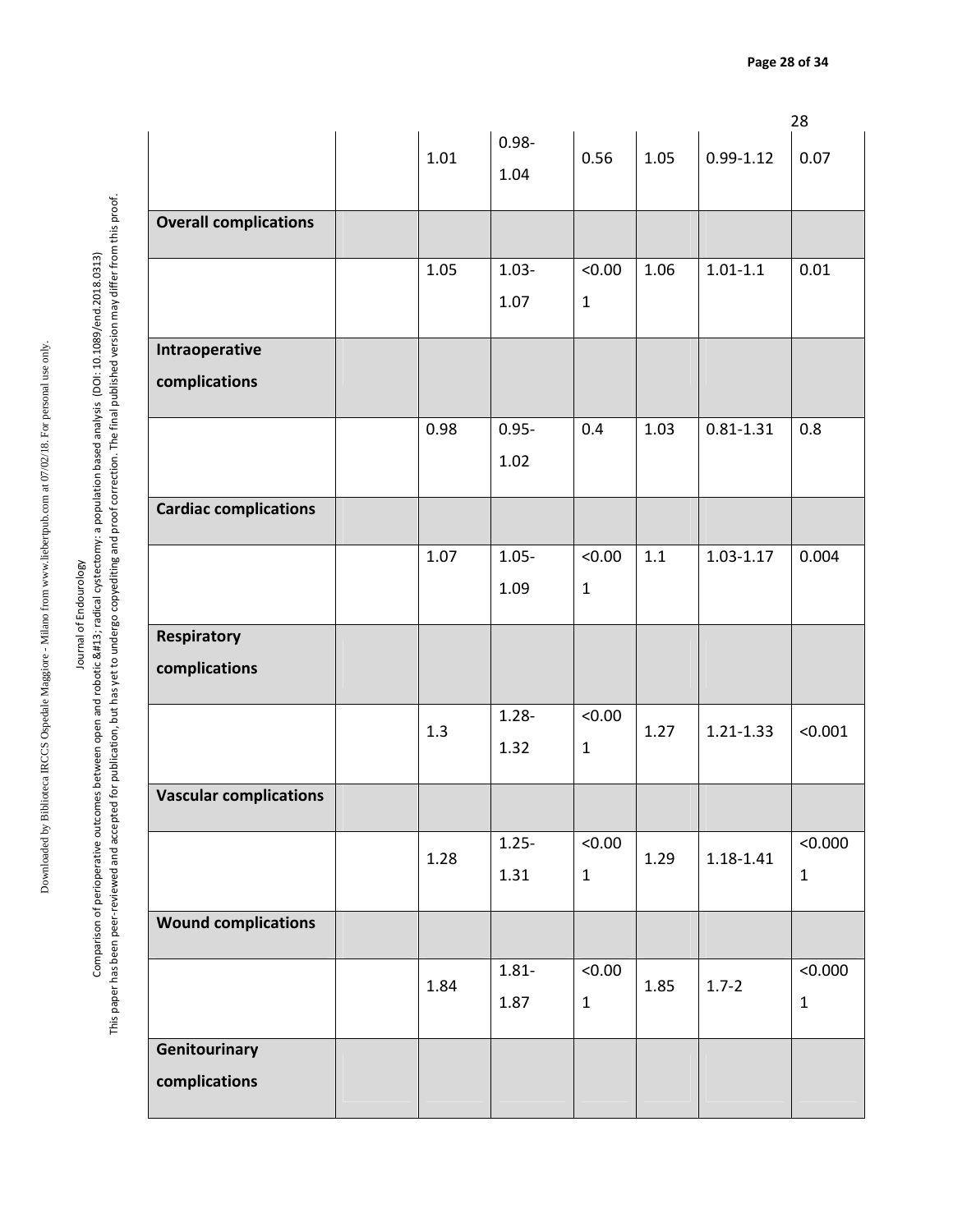| ı                  |
|--------------------|
| l                  |
|                    |
| $\frac{1}{2}$      |
|                    |
|                    |
|                    |
|                    |
|                    |
|                    |
|                    |
|                    |
|                    |
|                    |
|                    |
|                    |
|                    |
|                    |
|                    |
|                    |
|                    |
|                    |
|                    |
|                    |
|                    |
| $\ddot{\ddot{\ }}$ |
| ֕<br>۱             |
|                    |
|                    |
| --------           |
| Ċ<br>١             |

## Journal of Endourology Journal of Endourology

This paper has been peer-reviewed and accepted for publication, but has yet to undergo copyediting and proof correction. The final published version may differ from this proof. This paper has been peer-reviewed and accepted for publication, but has yet to undergo copyediting and proof correction. The final published version may differ from this proof. Comparison of perioperative outcomes between open and robotic 
radical cystectomy: a population based analysis (DOI:10.1089/end.2018.0313) Comparison of perioperative outcomes between open and robotic 
radical cystectomy: a population based analysis (DOI: 10.1089/end.2018.0313)

|                               |      |                  |                                   |      |               | 29      |
|-------------------------------|------|------------------|-----------------------------------|------|---------------|---------|
|                               | 1.08 | $1.06 -$<br>1.10 | 0.00 <sub>2</sub><br>$\mathbf{1}$ | 1.05 | $1.01 - 1.1$  | 0.03    |
| <b>Miscellaneous surgical</b> |      |                  |                                   |      |               |         |
|                               | 1.15 | $1.12 -$<br>1.18 | < 0.00<br>$\mathbf{1}$            | 1.13 | 1.06-1.21     | < 0.001 |
| <b>Miscellaneous medical</b>  |      |                  |                                   |      |               |         |
|                               | 1.41 | $1.39 -$<br>1.43 | < 0.00<br>$\mathbf{1}$            | 1.4  | 1.35-1.46     | < 0.001 |
| <b>Transfusions</b>           |      |                  |                                   |      |               |         |
|                               | 1.01 | $0.99 -$<br>1.02 | 0.4                               | 1.03 | $0.99 - 1.06$ | 0.2     |
| <b>Parenteral Nutrition</b>   |      |                  |                                   |      |               |         |
|                               | 1.29 | $1.27 -$<br>1.32 | < 0.00<br>$\mathbf{1}$            | 1.34 | 1.26-1.41     | < 0.001 |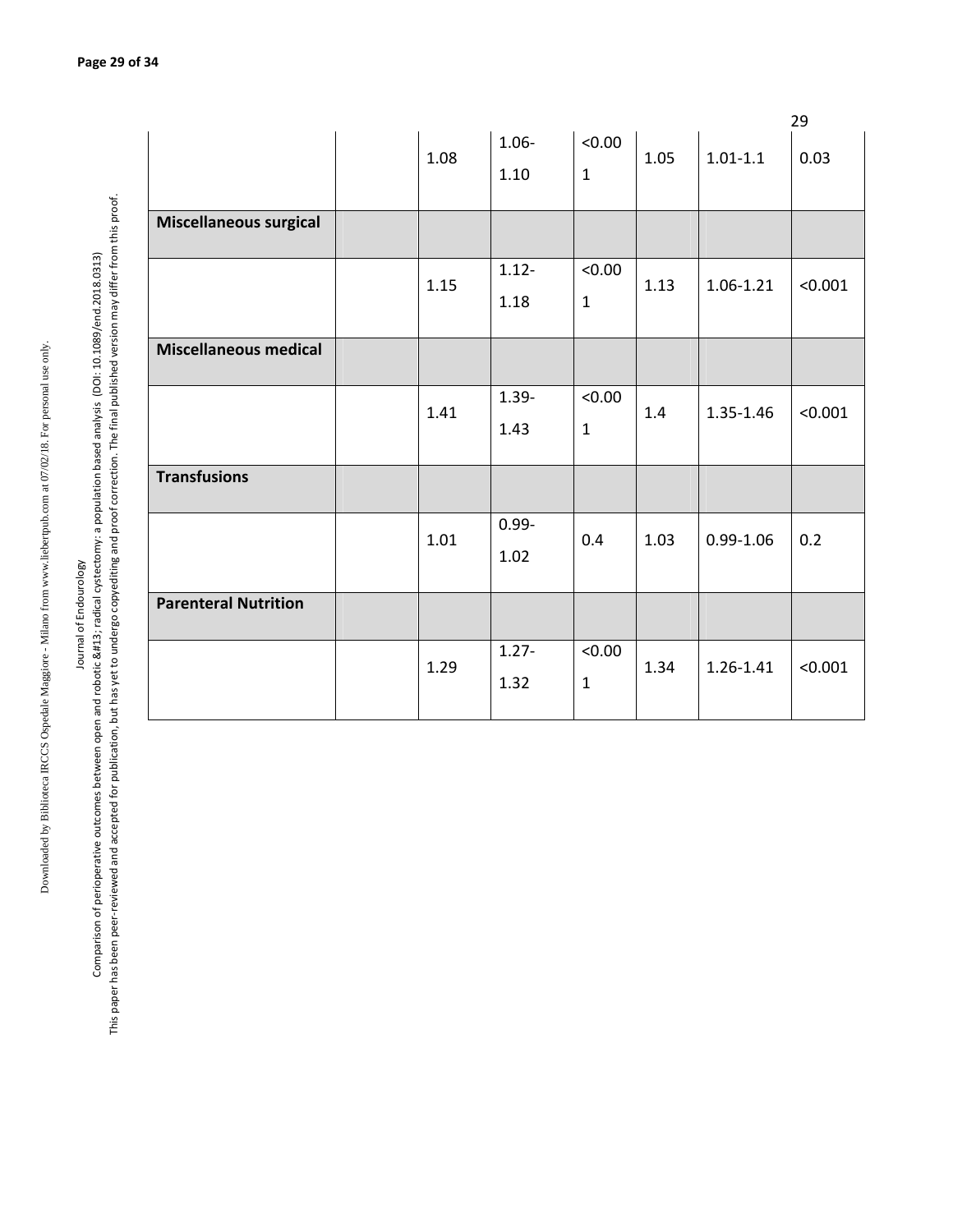30

#### **Table 6**

Multivariable log-linear regression predicting the effect of surgical technique, lymph node dissection, urinary diversion and complications on total hospital charges in 10 027 radical cystectomy patients after adjustment for all covariates (Income, year of surgery, age, gender, race, charlson comorbidity index, hospital volume, insurance status, bedsize, region and teaching status) and clustering.

|                              |         |       |                 |         |       | Weighte  |              |
|------------------------------|---------|-------|-----------------|---------|-------|----------|--------------|
|                              |         |       | <b>Original</b> |         |       | d and    |              |
|                              |         |       | Cohort(         |         |       | clustere |              |
|                              |         |       | %)              |         |       | d cohort |              |
|                              |         |       |                 |         |       | (%)      |              |
|                              |         | Odds  | Confiden        | p-value | Odds  | Confiden | p-           |
| <b>Variables</b>             |         |       | ce              |         |       | ce       | value        |
|                              |         | Ratio | interval        |         | Ratio | interval |              |
| Approach                     |         |       |                 |         |       |          |              |
|                              | Open    | Ref   |                 |         |       |          |              |
|                              |         |       | $1.09 -$        |         |       | $1.03 -$ | < 0.00       |
|                              | Robotic | 1.09  | 1.09            | < 0.001 | 1.09  | 1.16     | $\mathbf{1}$ |
| <b>Ileal conduit</b>         |         |       |                 |         |       |          |              |
|                              |         | 0.94  | $0.94 -$        | < 0.001 | 0.94  | $0.89 -$ | 0.01         |
|                              |         |       | 0.94            |         |       | 0.99     |              |
| <b>Lymph node dissection</b> |         |       |                 |         |       |          |              |
|                              |         |       | $1.04 -$        |         |       | $0.97 -$ | 0.2          |
|                              |         | 1.04  | 1.04            | < 0.001 | 1.05  | 1.13     |              |
| <b>Continent urinary</b>     |         |       |                 |         |       |          |              |

Journal of Endourology Comparison of perioperative outcomes between open and robotic 
radical cystectomy: a population based analysis (DOI: 10.1089/end.2018.0313) This paper has been peer-reviewed and accepted for publication, but has yet to undergo copyediting and proof correction. The final published version may differ from this proof.

Journal of Endourology

This paper has been peer-reviewed and accepted for publication, but has yet to undergo copyediting and proof correction. The final published version may differ from this proof. Comparison of perioperative outcomes between open and robotic 
radical cystectomy: a population based analysis (DOI: 10.1089/end.2018.0313)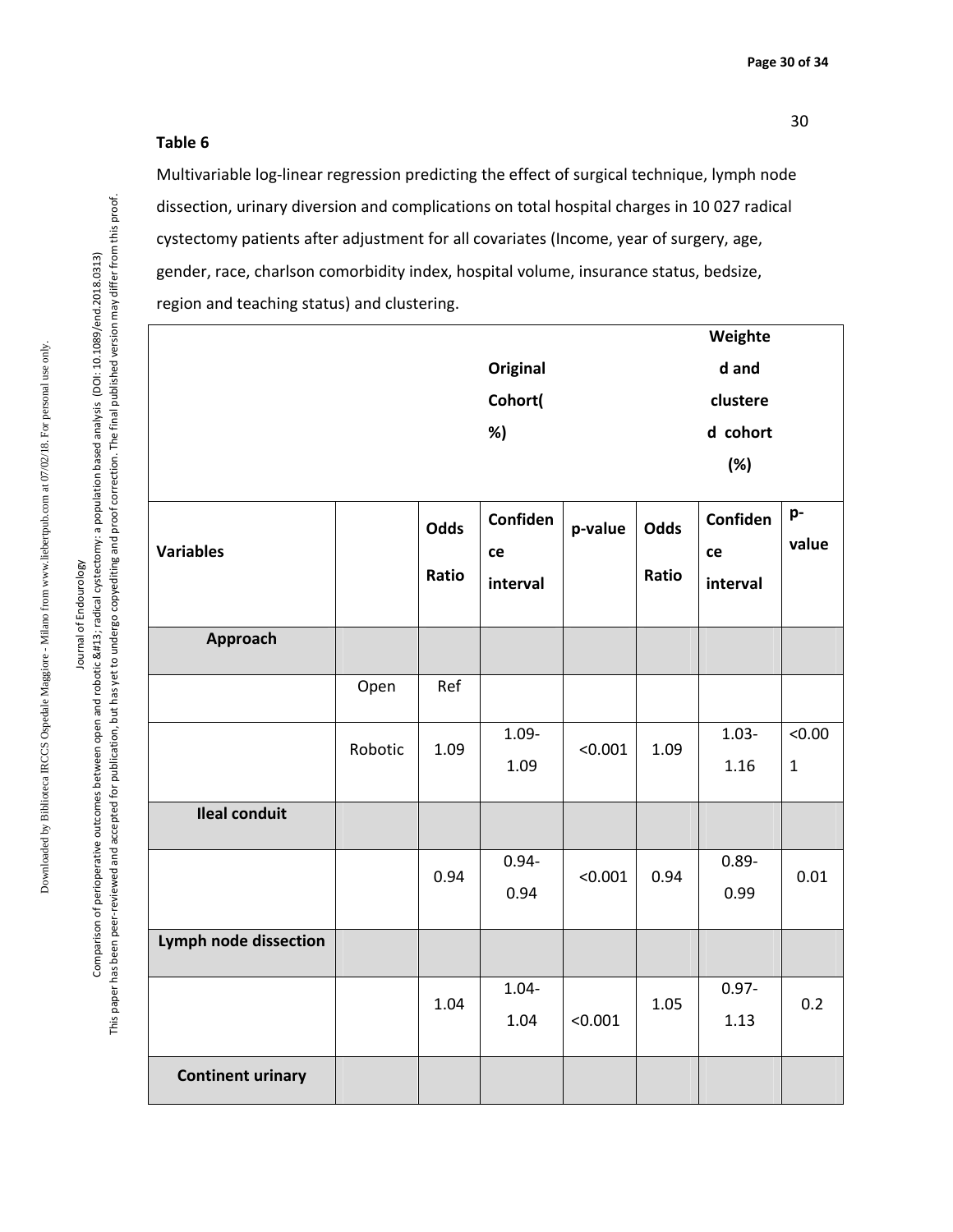This paper has been peer-reviewed and accepted for publication, but has yet to undergo copyediting and proof correction. The final published version may differ from this proof. This paper has been peer-reviewed and accepted for publication, but has yet to undergo copyediting and proof correction. The final published version may differ from this proof. Journal of perioperative outcomes between open and robotic 
radical cystectomy: a population based analysis (DOI: 10.1089/end.2018.0313)<br>Comparison of perioperative outcomes between open and robotic &#13; radical cyst Comparison of perioperative outcomes between open and robotic 
radical cystectomy: a population based analysis (DOI: 10.1089/end.2018.0313)

| diversion                       |      |                  |         |              |                  |                                   |
|---------------------------------|------|------------------|---------|--------------|------------------|-----------------------------------|
|                                 | 1.05 | $1.05 -$<br>1.05 | < 0.001 | 1.09         | $1.01 -$<br>1.17 | 0.03                              |
| Intraoperative<br>complications |      |                  |         |              |                  |                                   |
|                                 | 0.92 | $0.92 -$<br>0.92 | < 0.001 | 0.9          | $0.8 - 1.02$     | 0.1                               |
| <b>Cardiac complications</b>    |      |                  |         |              |                  |                                   |
|                                 | 1.19 | $1.19 -$<br>1.19 | < 0.001 | 1.25         | $1.16 -$<br>1.35 | 0.00 <sub>2</sub><br>$\mathbf{1}$ |
| Respiratory<br>complications    |      |                  |         |              |                  |                                   |
|                                 | 1.32 | $1.32 -$<br>1.32 | < 0.001 | 1.26         | $1.19 -$<br>1.34 | < 0.00<br>$\mathbf{1}$            |
| <b>Vascular complications</b>   |      |                  |         |              |                  |                                   |
|                                 | 1.09 | $1.09 -$<br>1.09 | < 0.001 | $\mathbf{1}$ | $0.9 - 1.1$      | 0.9                               |
| <b>Wound complications</b>      |      |                  |         |              |                  |                                   |
|                                 | 1.37 | $1.37 -$<br>1.37 | < 0.001 | 1.49         | $1.38 - 1.6$     | < 0.00<br>$\mathbf 1$             |
| Genitourinary<br>complications  |      |                  |         |              |                  |                                   |
|                                 | 1.10 | $1.10 -$<br>1.10 | < 0.001 | 1.15         | $1.09 -$<br>1.31 | < 0.00<br>$\mathbf{1}$            |

31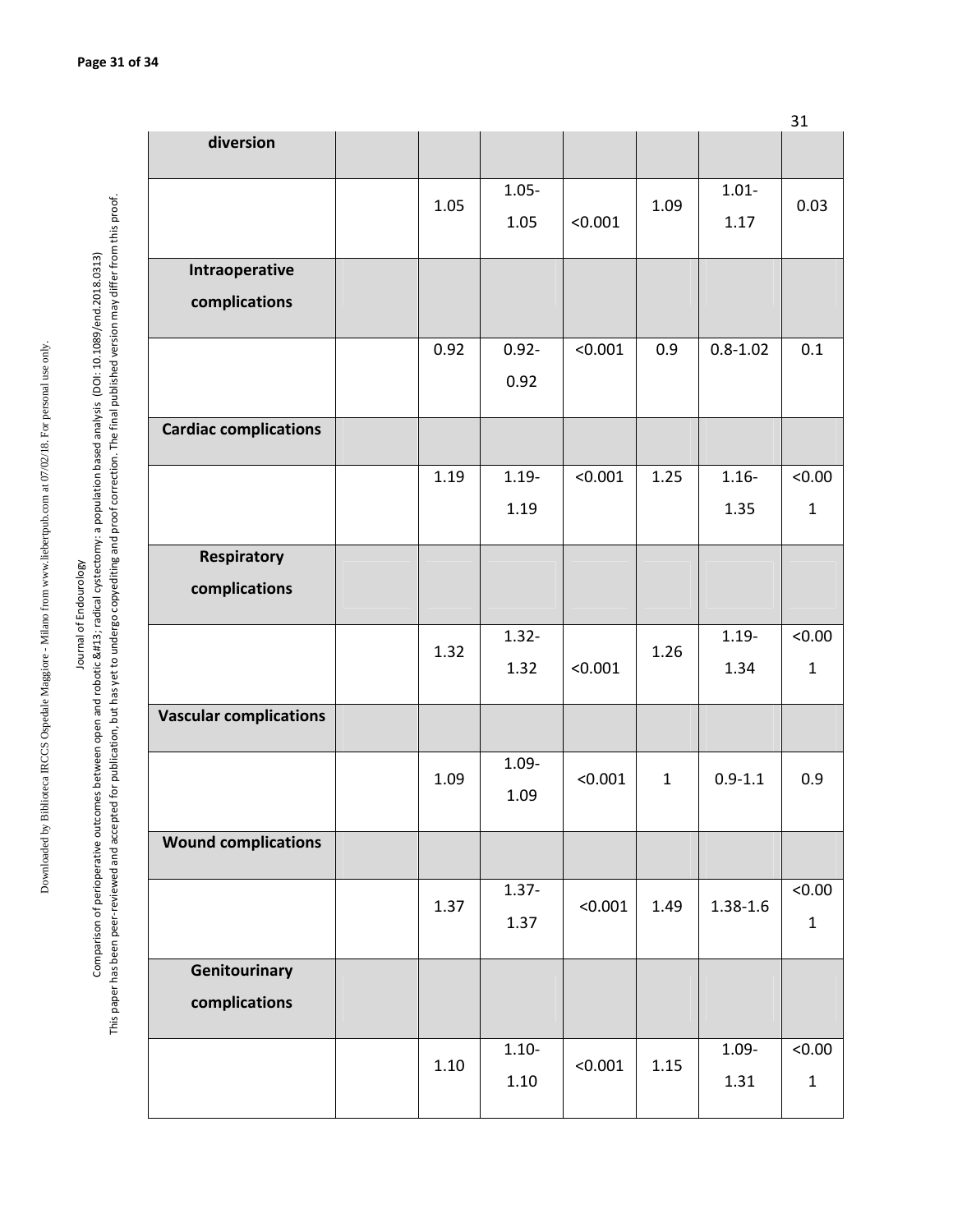# Journal of Endourology

This paper has been peer-reviewed and accepted for publication, but has yet to undergo copyediting and proof correction. The final published version may differ from this proof. This paper has been peer-reviewed and accepted for publication, but has yet to undergo copyediting and proof correction. The final published version may differ from this proof. Journal of perioperative outcomes between open and robotic 
radical cystectomy: a population based analysis (DOI: 10.1089/end.2018.0313)<br>Comparison of perioperative outcomes between open and robotic &#13; radical cyst Comparison of perioperative outcomes between open and robotic 
radical cystectomy: a population based analysis (DOI: 10.1089/end.2018.0313)

|                               |      |          |              |      |              | 32           |
|-------------------------------|------|----------|--------------|------|--------------|--------------|
| <b>Miscellaneous surgical</b> |      |          |              |      |              |              |
|                               |      |          |              |      |              | < 0.00       |
|                               | 1.26 | $1.26 -$ | < 0.001      | 1.33 | $1.23 -$     |              |
|                               |      | 1.26     |              |      | 1.44         | $\mathbf{1}$ |
|                               |      |          |              |      |              |              |
| <b>Miscellaneous medical</b>  |      |          |              |      |              |              |
|                               |      |          |              |      |              |              |
|                               | 1.18 | $1.18 -$ | < 0.001      | 1.24 | $1.2 - 1.29$ | < 0.00       |
|                               |      | 1.18     |              |      |              | $\mathbf{1}$ |
|                               |      |          |              |      |              |              |
| <b>Transfusions</b>           |      |          |              |      |              |              |
|                               |      |          |              |      |              |              |
|                               | 1.07 | $1.07 -$ | < 0.000      | 1.06 | $1.02 -$     | 0.001        |
|                               |      | 1.07     | $\mathbf{1}$ |      | 1.11         |              |
|                               |      |          |              |      |              |              |
| <b>Parenteral Nutrition</b>   |      |          |              |      |              |              |
|                               |      |          |              |      |              |              |
|                               | 1.05 | $1.05 -$ | < 0.001      | 1.11 | $1.05 -$     | 0.001        |
|                               |      | 1.05     |              |      | 1.17         |              |
|                               |      |          |              |      |              |              |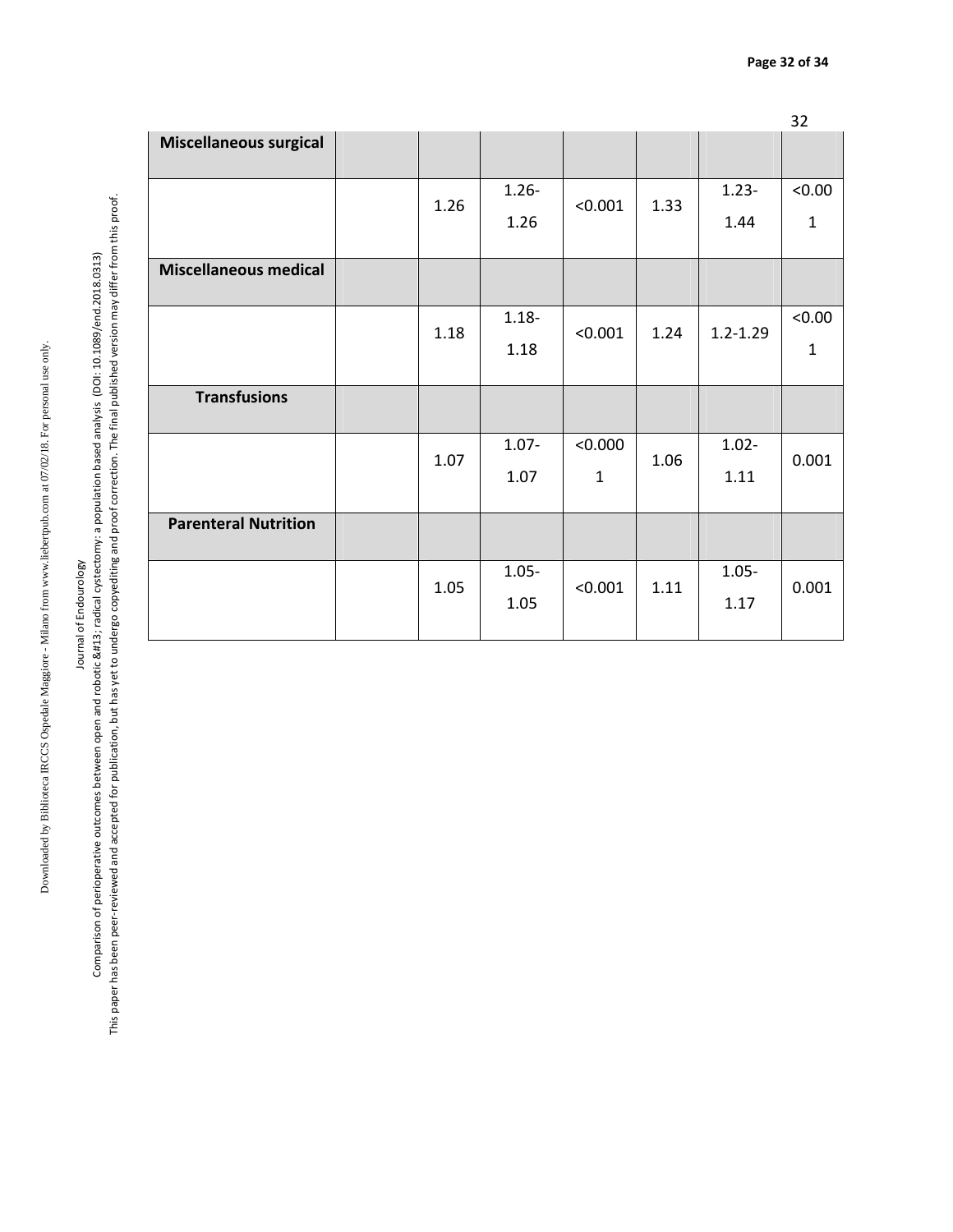





Downloaded by Biblioteca IRCCS Ospedale Maggiore - Milano from www.liebertpub.com at 07/02/18. For personal use only.

Downloaded by Biblioteca IRCCS Ospedale Maggiore - Milano from www.liebertpub.com at 07/02/18. For personal use only.

Journal of Endourology Comparison of perioperative outcomes between open and robotic 
radical cystectomy: a population based analysis (DOI: 10.1089/end.2018.0313) This paper has been peer-reviewed and accepted for publication, but has yet to undergo copyediting and proof correction. The final published version may differ from this proof.

Journal of Endourology

Comparison of perioperative outcomes between open and robotic 
radical cystectomy: a population based analysis (DOI: 10.1089/end.2018.0313)

This paper has been peer-reviewed and accepted for publication, but has yet to undergo copyediting and proof correction. The final published version may differ from this proof.